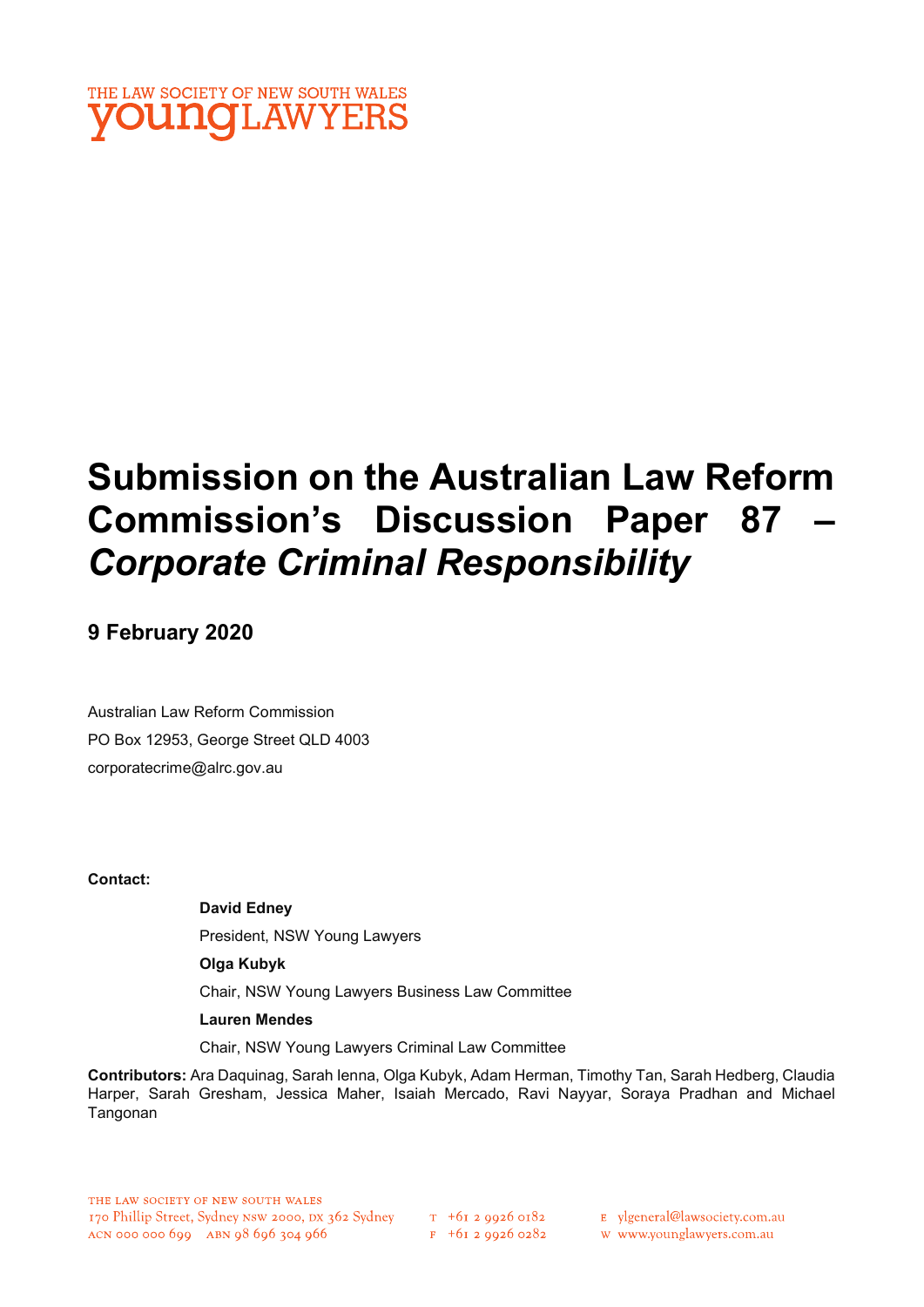The NSW Young Lawyers Business Law Committee and Criminal Law Committee (the Committees) make the following submission in response to the Australian Law Reform Commission's Discussion Paper 87 – Corporate Criminal Responsibility (Discussion Paper 87).

### NSW Young Lawyers

NSW Young Lawyers is a division of The Law Society of New South Wales. NSW Young Lawyers supports practitioners in their professional and career development in numerous ways, including by encouraging active participation in its 15 separate committees, each dedicated to particular areas of practice. Membership is automatic for all NSW lawyers (solicitors and barristers) under 36 years and/or in their first five years of practice, as well as law students. NSW Young Lawyers currently has over 15,000 members.

## NSW Young Lawyers Business Law Committee

The Committee comprises of a group of approximately 1,600 members in all aspects of business law who have joined together to disseminate developments in business law and foster increased understanding of business law in the profession. The Committee reviews and comments on legal developments across corporate and commercial law, banking and finance, superannuation, taxation, insolvency, competition and trade practices.

## NSW Young Lawyers Criminal Law Committee

The NSW Young Lawyers Criminal Law Committee is responsible for the development and support of members of NSW Young Lawyers who practice in, or are interested in, criminal law. The Committee takes a keen interest in providing comment and feedback on criminal law and the structures that support it, and considers the provision of submissions to be an important contribution to the community. The Committee is drawn from prosecution, defence (both private and public), police, the courts and other areas of practice that intersect with criminal law.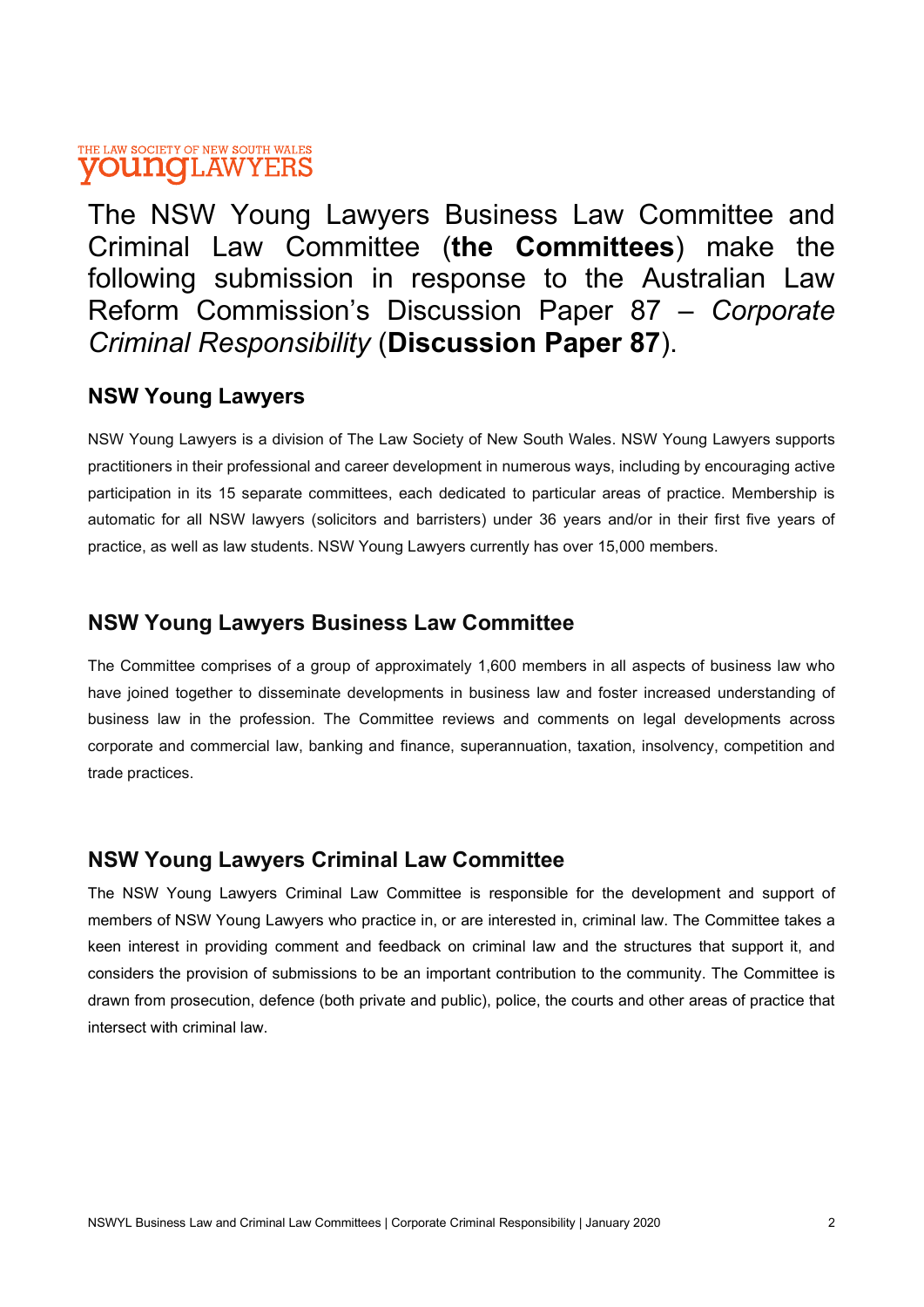

## Introduction

As the findings of the Royal Commission into Misconduct in the Banking, Superannuation and Financial Services Industry that concluded on 1 February 2019 demonstrate, there is an increasing need for regulators to be able to address issues of corporate culture and governance and impose suitable penalties.

In this context, the Committees welcome the Australian Law Reform Commission ("ALRC")'s review into Corporate Criminal Responsibility as a timely opportunity to re-examine how liability for misconduct is attributed to corporations and their officers. The Committees support proposals aimed at simplifying and clarifying Australia's corporate regulatory framework, and are of the view that reforms to legislation should aim to deter corporate misconduct, and encourage corporations to take pre-emptive steps to comply with relevant provisions. Further, the Committees are concerned to ensure that there is a principled distinction between criminal and civil liability, and that sentencing for corporate offenders effectively responds to the particular nature of corporate crime, which may warrant particular matters to be taken into account. The Committees also support the use of pre-sentence reports and victim impact statements when sentencing corporate offenders.

The Committees believe that the current ALRC inquiry also provides the opportunity to consider how corporate whistleblowers can be better protected and compensated. With these aims in mind, the Committees provide the following responses to Discussion Paper 87.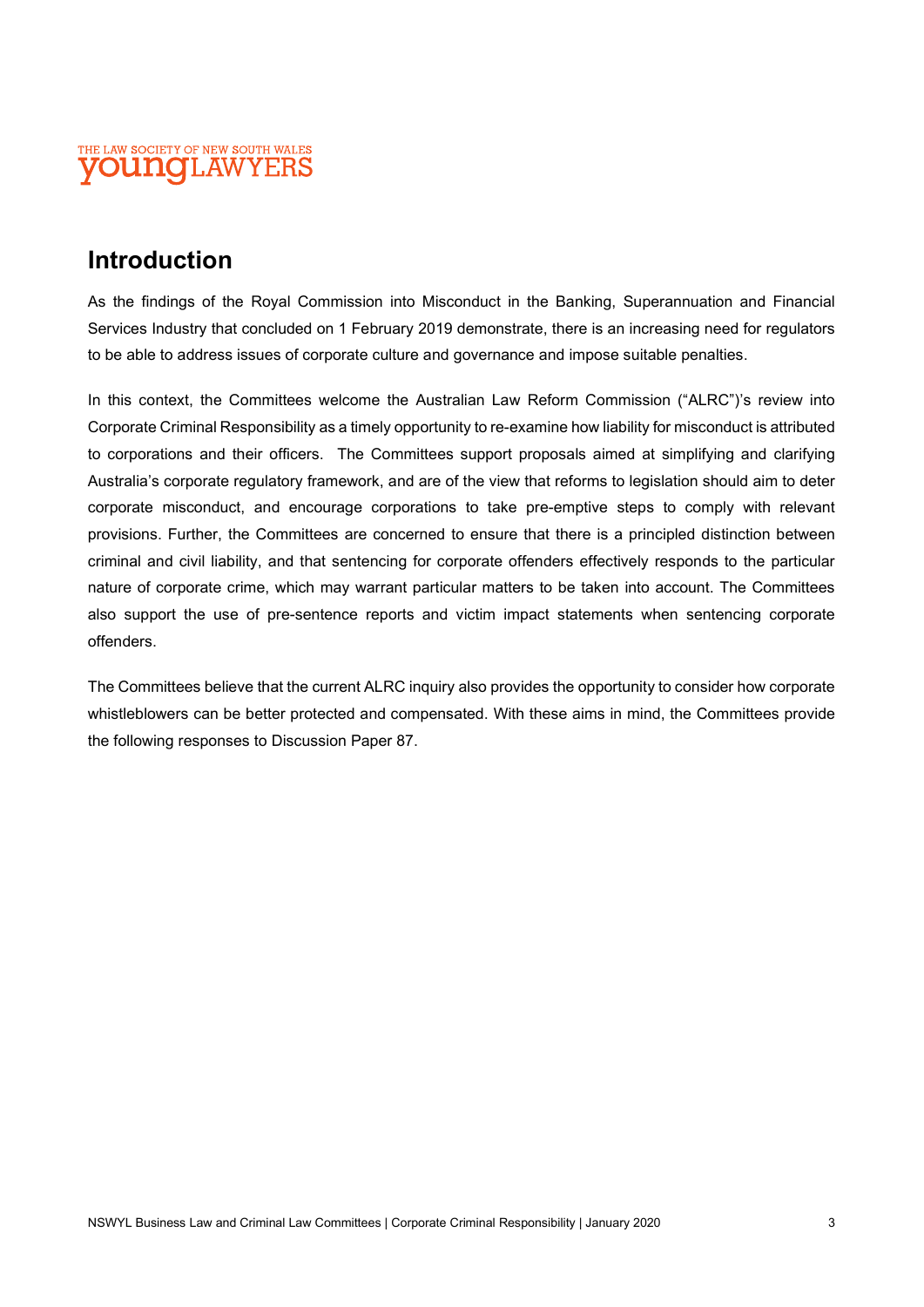

## Appropriate and Effective Regulation of Corporations

## Proposal 2

A contravention of a Commonwealth law by a corporation should only be designated as a criminal offence when:

- a) the contravention by the corporation is deserving of denunciation and condemnation by the community;
- b) the imposition of the stigma that attaches to criminal offending is appropriate;
- c) the deterrent characteristics of a civil penalty are insufficient; and
- d) there is public interest in pursuing the corporation itself for criminal sanctions.
- 1. There should undoubtedly be a principled distinction between corporate conduct that is subject to criminal rather than civil liability. The Committees are concerned by the examples referred to by the ALRC in Discussion Paper 87, which demonstrate the absence of a consistent basis in differentiating criminal conduct from civil conduct. The Committees are in support of a comprehensive review of those offences identified by the ALRC so that criminal liability attaches to more serious and morally reprehensible conduct.
- 2. The principles presented at Proposal 2 are, subject to the concerns expressed below, useful tools to ensure that criminal liability is appropriately limited on a principled basis.
- 3. The Committees understand that Proposal 2 represents an intentional simplification of the Attorney-General's Department (Cth) Guide to Framing Commonwealth Offences, Infringement Notices and Enforcement Powers,<sup>1</sup> but are of the view that Proposal 2 in its current form should provide further guidance to legislators. The Committees submit that consideration could be given to including a principle that states:

When considering factors a) to d) above, legislators should give particular regard to: the nature of the conduct; the state of mind of the relevant actors (i.e. objective or subjective, considered in light of the nature of the conduct); and the extent and nature of the likely impact of the conduct. This guidance is not intended to limit the matters that can be considered when assessing whether factors a) to d) are met.

<sup>&</sup>lt;sup>1</sup> Australian Government, Attorney General's Department, Guide to Framing Commonwealth Offences, Infringement Notices and Enforcement Powers (September 2011).

<sup>&</sup>lt;https://www.ag.gov.au/Publications/Pages/GuidetoFramingCommonwealthOffencesInfringementNoticesandEnforceme ntPowers.aspx>.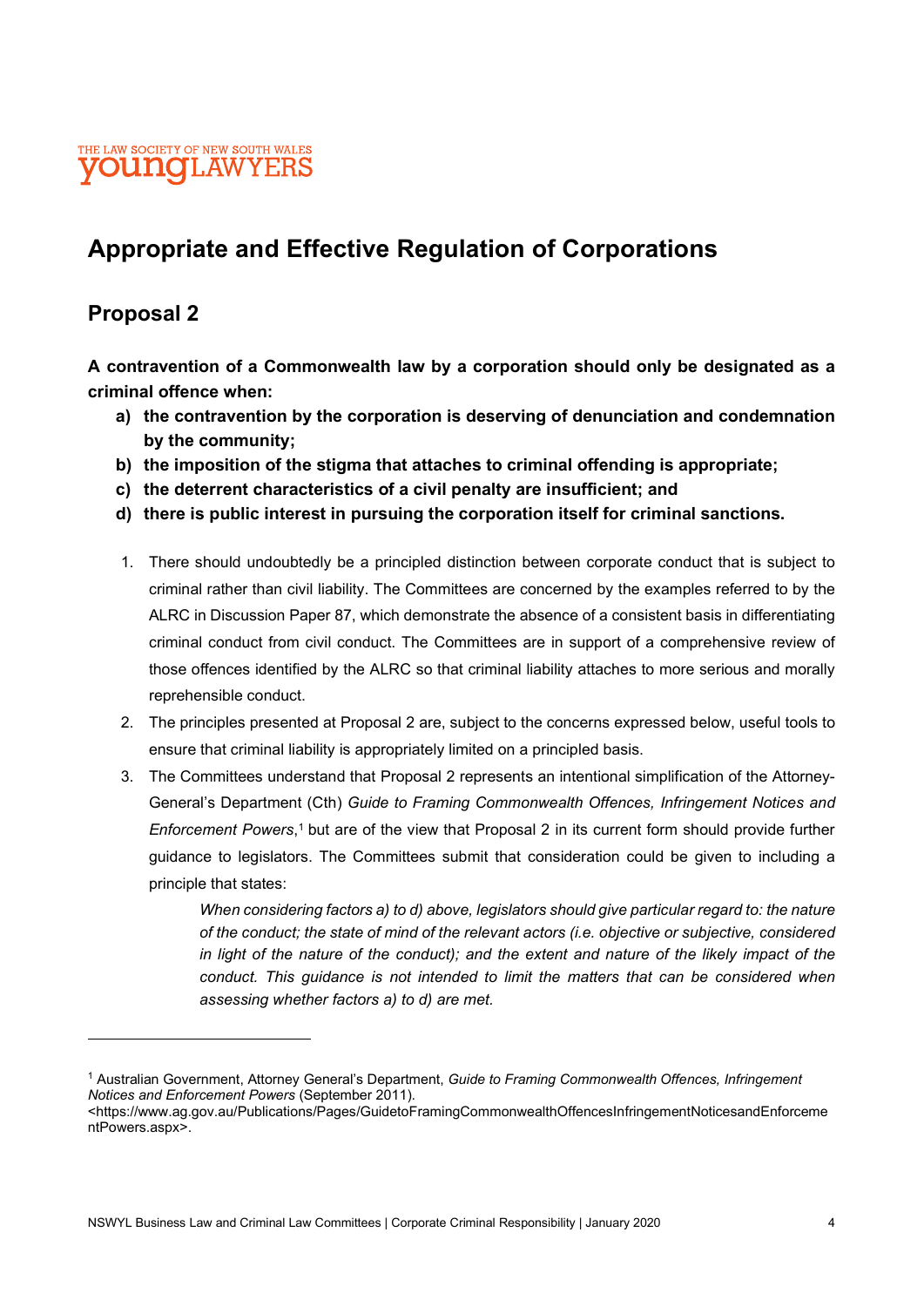4. The Committees submit that inclusion of this principle would serve to focus the legislators' attention on those factors identified by the ALRC at 4.29 of Discussion Paper 87 which, in the Committees' submission, are particularly important in determining that the considerations in Proposal 2 are met and that conduct appropriately attracts criminal liability. Further, the Committees submit that Proposal 2 should be amended to specifically refer to the need for legislators to consider whether the conduct is already proscribed by an existing offence, and if yes, whether that conduct attracts civil or criminal liability. This is particularly important given the proliferation and complexity of offences, as well as examples of inconsistent criminalisation referred to by the ALRC in Discussion Paper 87.

## Reforming Corporate Criminal Responsibility

## Proposal 8

There should be a single method for attributing criminal (and civil) liability to a corporation for the contravention of Commonwealth laws, pursuant to which:

- a) the conduct and state of mind of persons (individual or corporate) acting on behalf of the corporation is attributable to the corporation; and
- b) a due diligence defence is available to the corporation.
- 5. The Committees support the recalibration of the test for attributing criminal and civil liability to a corporation. The ALRC's proposal of a singular method of criminal responsibility across Australia's corporate regulatory regime (including criminal offences and civil penalty provisions where a state of mind test is currently incorporated into the provision) is important to ensure consistency in the application of laws, and that laws creating offences are sufficiently certain so that it is made clear what conduct will result in civil or criminal liability.
- 6. As it stands, Proposal 8 does not include language that would explicitly allow for a state of mind to be imputed to a corporation on the basis of the "corporate culture". It is recognised that this is a deliberate omission on the basis that attribution on the basis of "corporate culture" may lead to uncertainty and has not appeared to be useful in prosecutions.<sup>2</sup> While this may be true, recent commentary indicates that a company's corporate culture is influential in the perpetuation of misconduct, reinforcing that it remains of significance.<sup>3</sup> The findings of the Royal Commission into Misconduct in the Banking,

<sup>2</sup> Australian Law Reform Commission, Corporate Criminal Responsibility (Discussion Paper No 87, November 2019) 130 [6.15] ("Discussion Paper 87").

<sup>3</sup> Xiaoding Liu, 'Corruption Culture and Corporate Misconduct (2016) 122(2) Journal of Financial Economics 307. See also Muel Kaptein, 'Understanding Unethical Behavior by Unraveling Ethical Culture (2011) 64(6) Human Relations 843.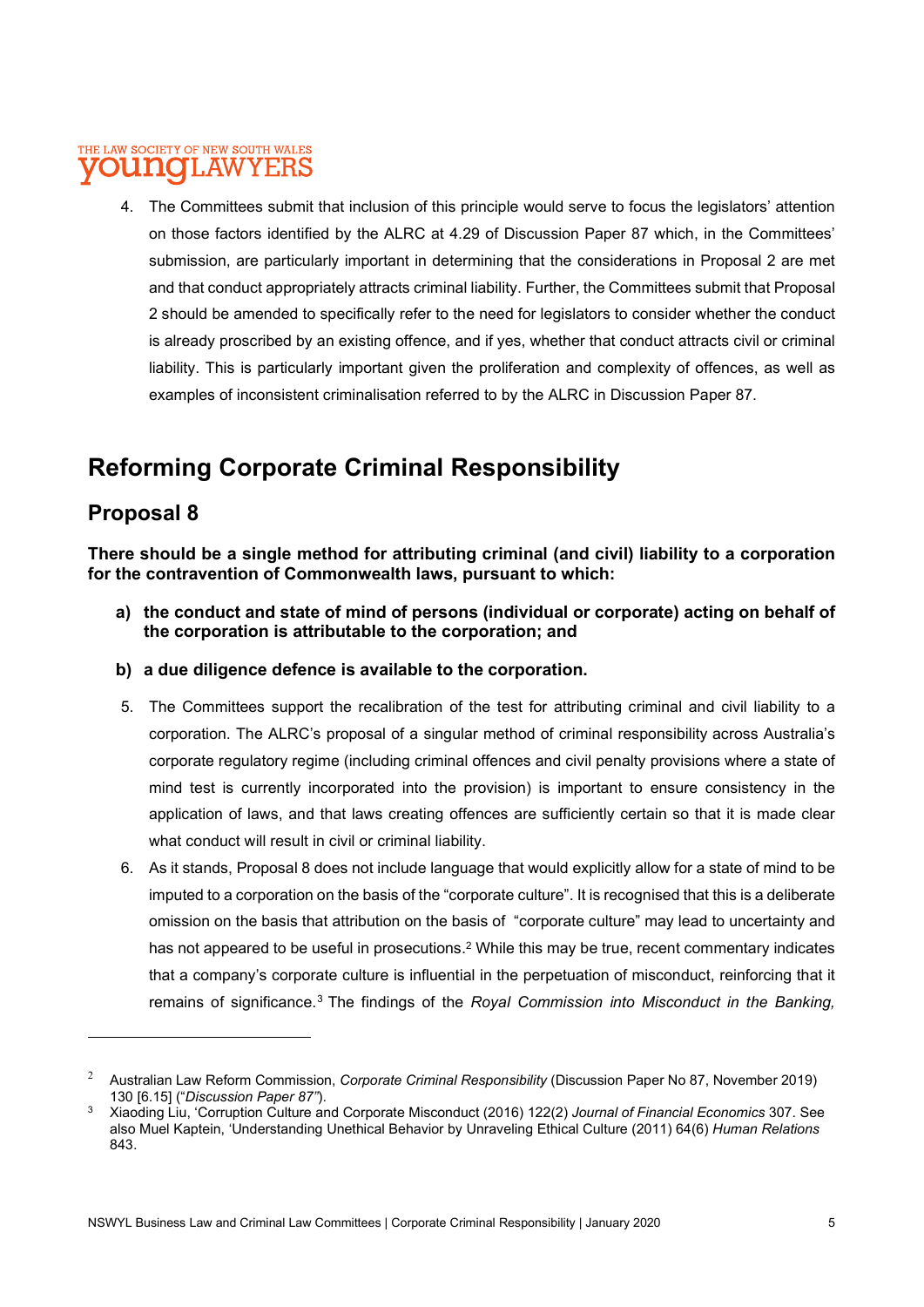Superannuation and Financial Services Industry highlight the increasing need for regulators to be able to address issues of corporate culture and governance and impose suitable penalties.<sup>4</sup> The Committees submit that, in this context, it is desirable that attribution of the mens rea of an offence to a corporation on the basis of corporate culture continues to remain available to prosecutors and regulators. The Committees suggest that this would be achieved by retaining the method of attribution of fault that currently exists in s 12.3(c) of the Criminal Code Act 1995 (Cth) sch 1 ("Criminal Code"), i.e. by "proving that a corporate culture existed within the body corporate that directed, encouraged, tolerated or led to non-compliance with the relevant provision". In the Committee's view, this is an appropriate way of attributing liability in cases where the Board of Directors or a "high managerial agent" have not intentionally, knowingly or recklessly engaged in conduct, or authorised or permitted the conduct either tacitly, impliedly or otherwise. The Committees are of the view that whilst the number of cases falling into this category is likely to be few, there is benefit in retaining the provision.

- 7. The Committees do not however support the retention of s. 12.3(d), namely "d) proving that the body corporate failed to create and maintain a corporate culture that required compliance with the relevant provision". The Committees are of the view that it is inappropriate to attribute liability on the basis of a culture that does not exist.
- 8. Historically, there has been a focus on only holding a corporation accountable where the misconduct is traceable to an employee or "directing mind" of the corporation.<sup>5</sup> As allowing for corporate culture to be used as a method of attributing liability is a "marked deviation from the common law",  $6$  if the effect of Proposal 8 is to exclude the concept of corporate culture, the scope of conduct amenable to prosecution under the Criminal Code is likely to be reduced. While this may be defensible on the basis of common law principles, if the intention of the proposal is to allow regulators and prosecutors discretion to pursue a range of misconduct, it would be of benefit to ensure that the drafting of the section encompasses s. 12.3(c) of the Criminal Code.
- 9. The Committees support the ALRC's proposed definition of "associate" as adequately reflecting the structure of corporations, and the practical realties of the relationship between corporations and other corporate entities, and contractors. In light of this arguably expansive notion of corporate liability and expansive definition of "associates", the Committees support the need for a "due diligence" defence, which is discussed below.
- 10. The Committees also note that the term "associate" should be limited to those persons falling within the definition who are acting within the actual or apparent scope or authority of their position. If an

<sup>4</sup> Royal Commission into Misconduct in the Banking, Superannuation and Financial Services Industry (Final Report, February 2019) vol 1, 375.

<sup>&</sup>lt;sup>5</sup> M Connor and M Gwynn, *Australian Corporation Law Principles & Practice*, LexisNexis [2.1.0160]; Ian Ramsay and Robert Austin, Principles of Corporations Law (LexisNexis Butterworths Australia, 2017) [16.280].

<sup>6</sup> CDPP v Brady [2016] VSC 334, [1099].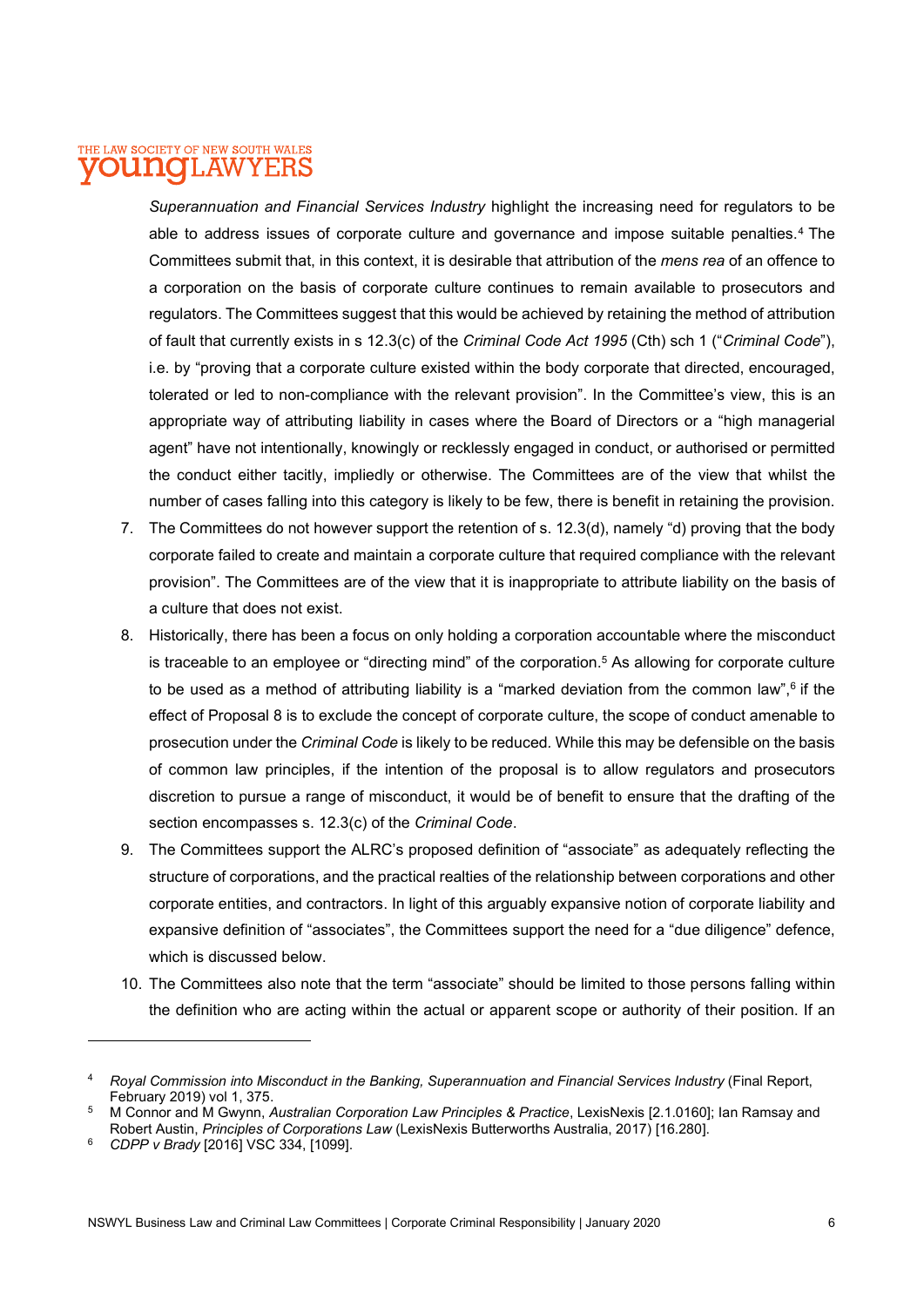"associate" is acting outside this scope, it would be illogical to say that the actions of that associate are those of the corporation. In certain circumstances however, it may be that the corporation should be liable for a failure to ensure that appropriate measures are in place to prevent associates acting outside the scope of their position (without being liable for the conduct engaged in by the associate).

11. Finally, the Committees support the use of the term "state of mind" to allow the singular method of attributing corporate responsibility to be applied to the relevant offence creating provision.

#### Due Diligence Defence

- 12. Given that Proposal 8 allows for the conduct of a broad class of associates to be attributed to a corporation, beyond the directing minds of the corporation, the inclusion of a due diligence defence is an appropriate and important safeguard.
- 13. Discussion Paper 87 indicates that the most prevalent defence to vicarious liability includes both due diligence and reasonable precautions.<sup>7</sup> Despite the specific phrasing in the proposal, to the extent that these may be considered to be separate elements, the reference to "due diligence" in Proposal 8 appears to be inclusive of both due diligence and "taking reasonable measures".<sup>8</sup>
- 14. A due diligence defence in this context does not appear to have been subject to extensive statutory consideration. As explained in the context of the statutory defence to environmental offences in the Land and Environment Court of New South Wales, the due diligence test requires "that the commission of the offence was due to causes over which the person had no control, and that the defendant took reasonable precautions and exercised due diligence to prevent the commission of the offence".<sup>9</sup> In the liquor licensing regime of Western Australia, a similarly phrased due diligence test from the Federal Court of Australia "was to be taken to require (1) the establishment of a proper system to provide against contravention of the statute, and (2) the provision of adequate supervision in the operation of that system".<sup>10</sup>
- 15. Issues that may arise from the concept of taking "reasonable precautions" are well-established in the fields of negligence, contract and insurance.<sup>11</sup> The concept requires consideration of the nature and likelihood of risk, and commercial reality of taking the precaution.<sup>12</sup> The duty of "care and diligence" under s 180 of the Corporations Act 2001 (Cth) ("Corporations Act") is similarly well-established.

<sup>7</sup> Discussion Paper 87 (n 2) 74 [3.51].

 $^8$  Ibid [6.42]–[6.44].

<sup>&</sup>lt;sup>9</sup> M Bradley, "The reception of novel defences to environmental crimes — Environment Protection Authority v Unomedical (No 3)" (2011) 26(7) AE 191.

<sup>10</sup> Woolworths Ltd v Liquor Licensing Board (1998) 144 FLR 409; [1998] ACTSC 198, [15]; Universal Telecasters (Qld) Ltd v Guthrie [1978] FCA 9; (1978) 32 FLR 360.

<sup>&</sup>lt;sup>11</sup> Shaheeer Serco, 'The obligation of a policyholder to exercise reasonable care and precautions' (2019) 35(4) Australian Insurance Law Bulletin 43.

<sup>&</sup>lt;sup>12</sup> Council of the Shire of Wyong v Shirt (1980) 146 CLR 40.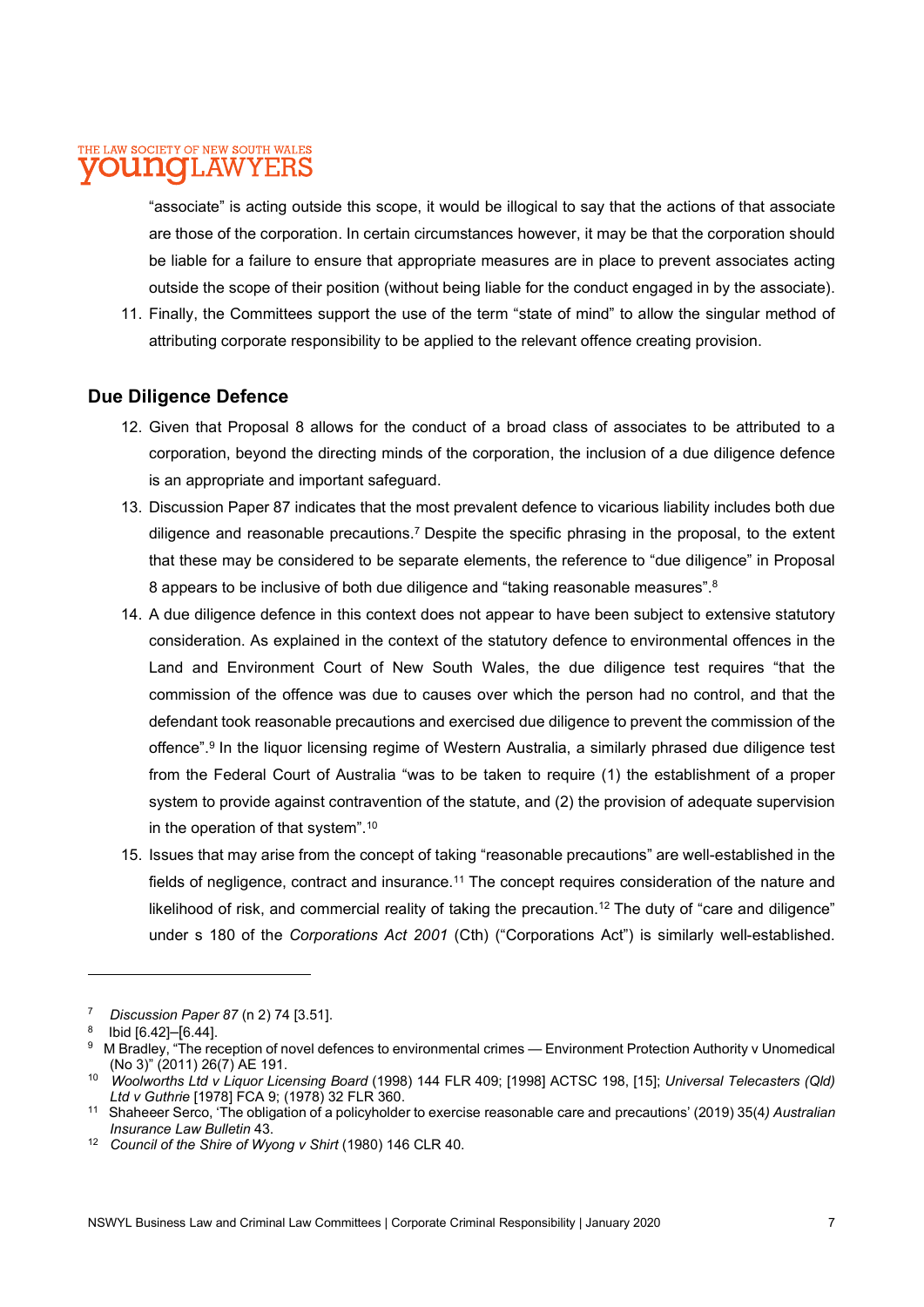Recurrent issues in these fields, such as the partial subjectivity of the tests, external factors to be considered and standard of reasonableness, may also arise in the context of corporate criminal responsibility. Given the lack of judicial consideration, further specificity in the statutory provision as to the operation of the defence and relevant considerations is likely to be of assistance.

16. In relation to the legal burden of proving such an offence, the Committees agree that the onus should be on the corporation to prove, on the balance of probabilities, that it exercised due diligence; particularly in the context of historical difficulties in prosecuting corporations and given that, if proven, the defence would absolve the corporation entirely from liability. The Committees are of the view that the corporation would be in the best position to provide evidence of its policies and practices, and the effect of the legal burden being placed on the corporation may encourage corporations to take preemptive steps to prevent such conduct occurring in the first instance. The Committees note that this approach is similar the defence of mental illness, which if successfully proved by the accused in accordance with the M'Naghton Rule, leads to a special verdict in criminal proceedings,<sup>13</sup> and the deeming provision in s. 29 of the Drug Misuse and Trafficking Act 1986. Whilst not without controversy, this approach reflects the practical realities of prosecuting corporations, and also attempts to rectify the low numbers of successful prosecutions of corporations to date.

## Individual Liability for Corporate Conduct

## Proposal 9

The Corporations Act 2001 (Cth) should be amended to provide that, when a body corporate commits a relevant offence, or engages in conduct the subject of a relevant offence provision, any officer who was in a position to influence the conduct of the body corporate in relation to the contravention is subject to a civil penalty, unless the officer proves that the officer took reasonable measures to prevent the contravention.

17. The Committees note that Proposal 9 extends the bases on which particular individuals may be liable for conduct committed by corporations, even in circumstances where that individual did not necessarily carry out the conduct which gives rise to liability. Rather, the effect of Proposal 9 would be to encourage certain high ranking individuals in corporations to take affirmative steps to ensure

<sup>&</sup>lt;sup>13</sup> Mental Health (Forensic Provisions) Act 1990 (NSW) ss. 22, 25 and Pt. 4; R v M'Naghton (1843) 10 CL & Fin 200; Hawkins v The Queen (1994) 179 CLR 500 at 512–51.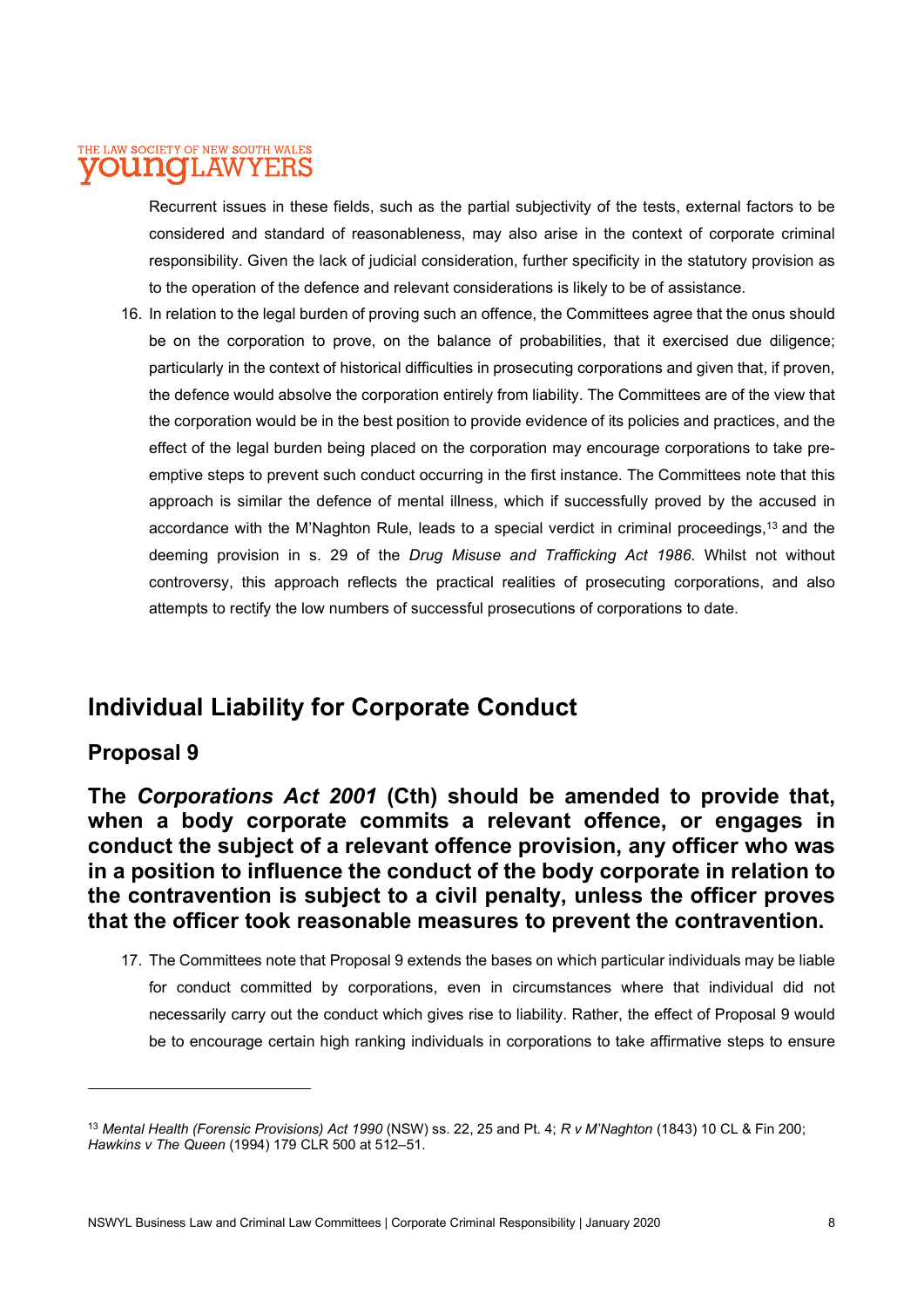that such breaches do not occur in the first instance. As such, the Committees agree that the proposals would go beyond the accessorial liability provisions found in s 79 of the Corporations Act and Part 2.4 of the Criminal Code.

- 18. The Committees note that the implementation of this proposal could have unintended consequences; for example, difficulties in encouraging persons to take senior management roles and thereby placing upward pressure on the remuneration of such executives, and increasing litigation costs for corporations.
- 19. Nevertheless, the Committees submit that these concerns are outweighed by the benefits of the proposal. The Committees submit that a carefully drafted provision could achieve the aims of promoting legislative compliance and deterring a certain class of individuals (which the Committees submit should be defined as executive officers, see below at [32]) from influencing corporations to engage in relevant offences. The Committees are of the view that, when regulated entities breach legislation, the executive officer(s) who have responsibility for compliance with that legislation should generally be subject to civil penalties, unless reasonable measures were taken by the officers to prevent the breach. This proposal should especially apply in relation to persons such as designated compliance officers and members of executive committees and similar organs that are the next after boards in terms of seniority and responsibility for assessing and managing compliance with legislation.
- 20. The Committees consider compliance with anti-money laundering and counter-terrorism financing ("AMLCTF") laws<sup>14</sup> as a useful case study when assessing Proposals 9-10 and Question A. It illustrates how executive management may contribute to compliance shortcomings and provides support for the incorporation of the provision in Proposal 9. The case study is considered at Appendix A to this submission.

#### The drafting of Proposal 9

- 21. Notwithstanding the Committees' support for Proposal 9, the Committees are concerned that, if not appropriately limited, the combination of deemed liability provisions and the breadth of the deeming section would go too far and create significant difficulties for the effective running of corporations.
- 22. Further, the Committees are concerned that, in practice, there may be inconsistency in the application of the "reasonable measures" defence contained in Proposal 9 to different officers of the corporation.

<sup>&</sup>lt;sup>14</sup> Anti-Money Laundering and Counter-Terrorism Financing Act 2006 (Cth) ('AMLCTF Act'); Anti-Money Laundering and Counter-Terrorism Financing (Transitional Provisions and Consequential Amendments) Act 2006 (Cth); Anti-Money Laundering and Counter-Terrorism Financing (Prescribed Foreign Countries) Regulations 2018 (Cth); Anti-Money Laundering and Counter-Terrorism Financing Rules Instrument 2007 (No. 1) (Cth).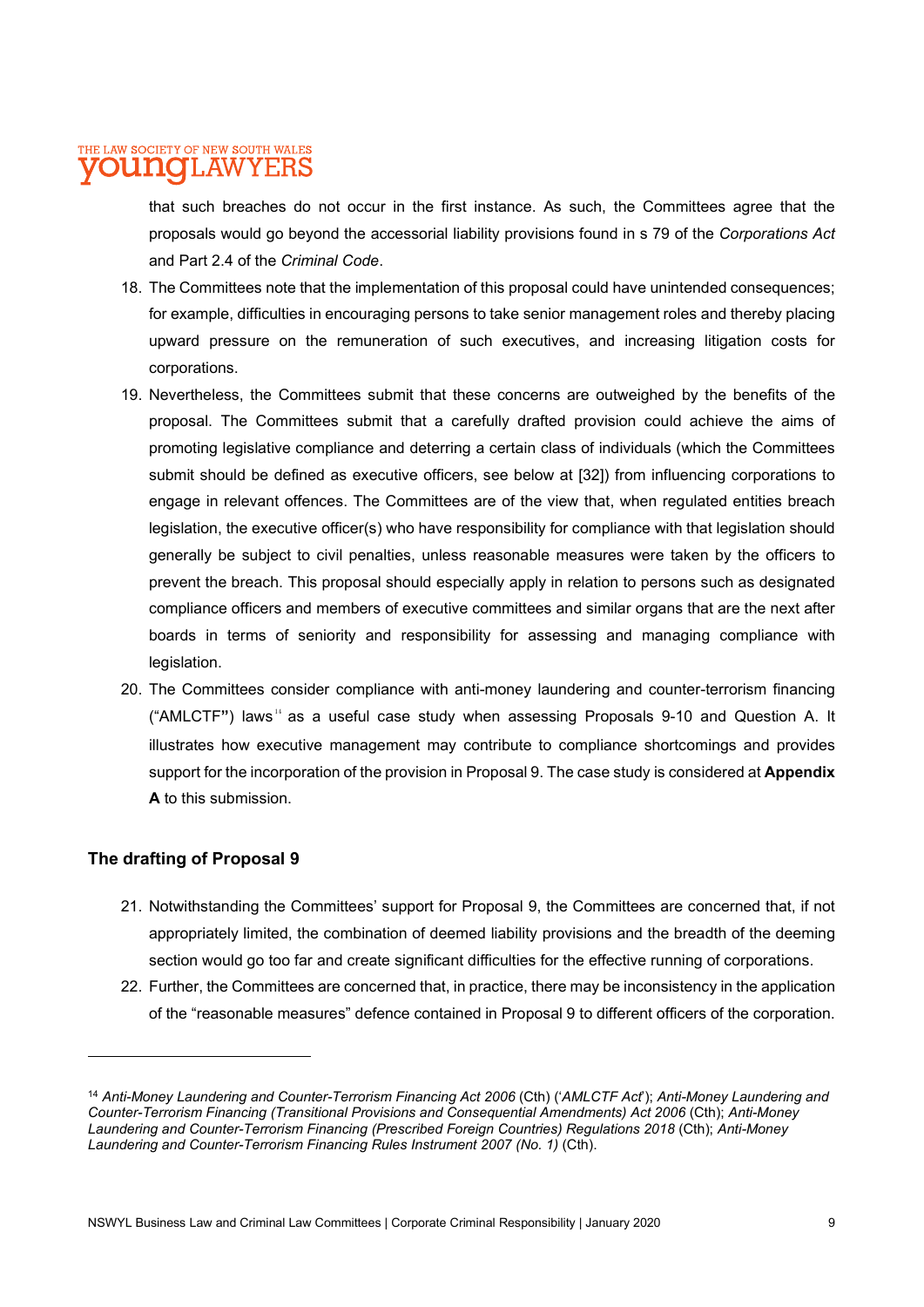There was some concern expressed by members of the Committees that Proposal 9 may present particular risks for specialised senior executives who may have an appreciation of a particular subject area without knowledge of the broader corporate risks. An example of this is a senior IT specialist who has the ability to influence the internal monitoring system of a financial services firm, but is unaware of the full scope of compliance risks to be addressed. Without being aware of the risks, the IT specialist would be unable to take steps to address this risk.

- 23. The Committees are concerned that, as currently worded, executive officers may be liable even if they took steps to rectify the breaches and cooperated with the regulators in investigations of the same. Imposing blanket liability for failure to *prevent* the underlying contravention on such executive officers would arguably go against the fabric of any regulatory regime by failing to recognise steps taken to ensure compliance therewith.
- 24. The Committees recognise the importance of executive officers taking proactive steps to prevent breaches of relevant legislation. The Committees note, however, that in some circumstances breaches may occur although reasonable preventative measures may be taken. In those circumstances, if the executive officer took reasonable steps to rectify the breach, that person should not be liable. These includes circumstances where the executive officer has informed other executive officers and/or the Board of Directors of the breach, but has been prevented from taking further action by the latter persons.
- 25. The Committees, therefore, would like the proviso in Proposal 9 to be edited like so:
	- '… unless the executive officer took reasonable measures to:
		- (a) prevent the contravention; and
		- (b) in the case of an ongoing contravention, rectify the contravention within a reasonable period of time after first becoming aware of that contravention.
		- The executive officer is taken to have satisfied (b) if they:
			- i. took reasonable measures to inform the relevant officers and/or management organs that are ultimately responsible for preventing the sort of contravention of which the contravention in issue is an example; and
			- ii. took the measures referred to in (i) within a reasonable period of time after first becoming aware of that contravention.
- 26. The reference to "executive officer" in this provision would be qualified by the proviso in the current Proposal 9; namely that the officer be in a position to influence the conduct of the body corporate in relation to the contravention. On balance, and despite the concerns raised above, the Committees are satisfied that if individual liability for relevant offences only applies to an executive officer who was "in a position to influence the particular conduct and take steps to prevent or stop the conduct", this places a sufficient limitation on the types of officers who could be caught by the deeming provisions.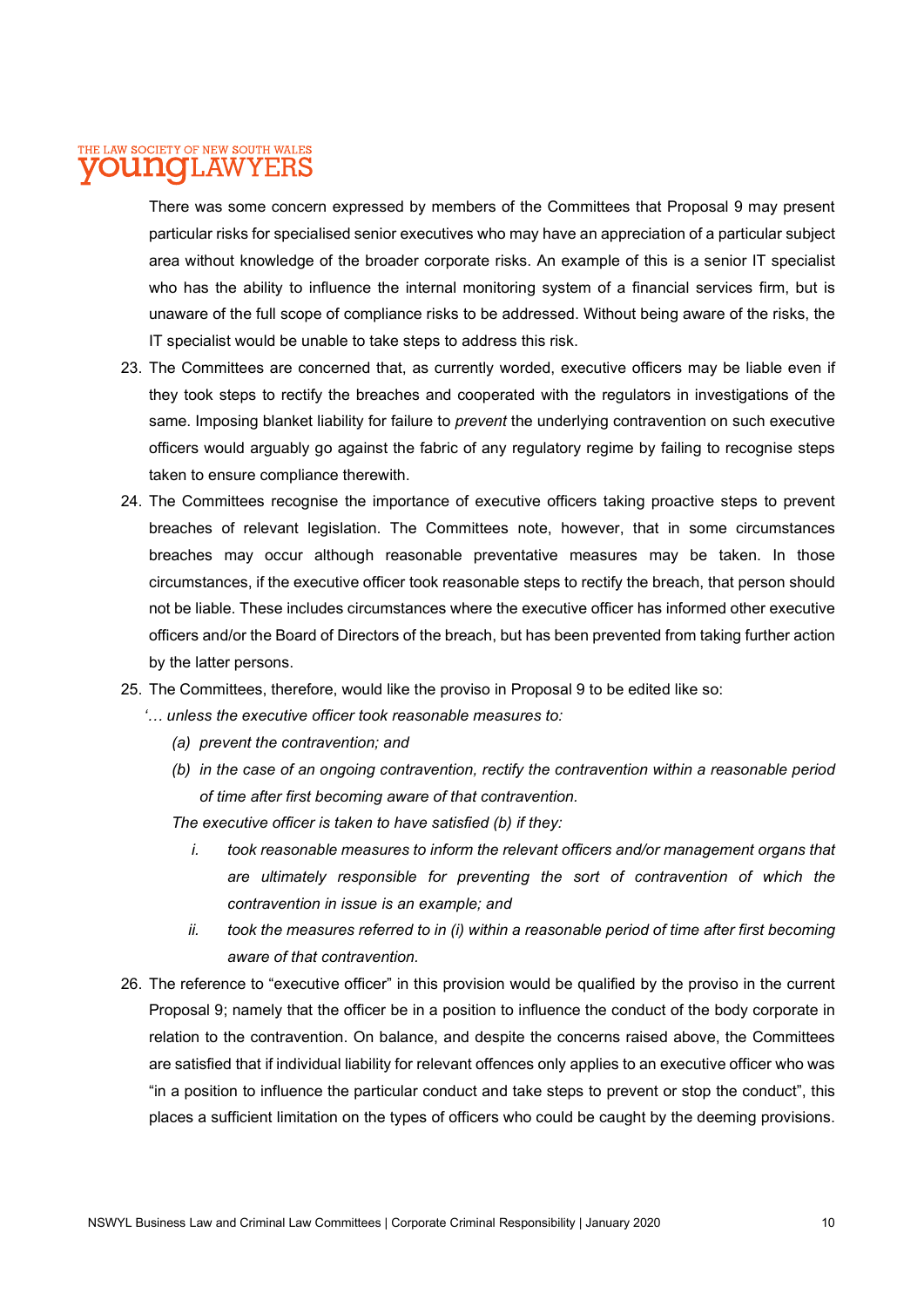Statutory requirements in relation to who is in a position to influence the corporation have warranted a consideration of "the particular contravention and the particular position held by the defendant".<sup>15</sup> On this view, a senior IT specialist without the influence or knowledge in relation to compliance risk would not be caught by the terms of Proposal 9. This is further qualified by the Committees' response to Question A below. The Committees submit that this is an appropriate limit on liability.

27. Although mixed views were expressed by members of the Committees, on balance, given the breadth of the deeming provisions for individual liability, the Committees are of the view that the burden for raising the reasonable measure defence should be an evidentiary burden only. The Committees note that in practice, however, an officer charged with liability may feel compelled to adduce evidence that goes beyond merely satisfying the evidentiary burden.

## Proposal 10 The Corporations Act 2001 (Cth) should be amended to include an offence of engaging intentionally, knowingly or recklessly in conduct the subject of a civil penalty provision as set out in Proposal 9.

- 28. The Committees consider that the Corporations Act should be amended to include an offence of engaging in conduct the subject of a civil penalty provision as set out in Proposal 9 intentionally, knowingly, or recklessly. The Committee's submit that, given the existence of Proposal 9, the fault element in Proposal 10 should be limited to advertent (as opposed to inadvertent) recklessness, so as to create a clearer distinction between conduct attracting criminal and civil liability. In light of the deeming effect of liability in Proposals 9, the Committees view inadvertent recklessness as being more suitable to attracting civil penalty provisions. The Committees are also of the view that a "reasonable measures" defence appears to be inconsistent with the concept of an executive officer intentionally, knowingly or recklessly engaging in conduct that constitutes a relevant offence. As a result, the Committees recommend that Proposal 10 be clarified to specify that the reasonable measures defence does not apply to that proposal.
- 29. Whilst the Committees are of the view that simplifying the imposition of liability for both civil and criminal offences is desirable in order to reduce complexity in corporate accountability regimes, and increase certainty of application, the Committees are nonetheless concerned that Proposal 10, as currently framed, appears to apply to all "relevant offence" provisions that would attract a civil penalty. The Committees are concerned as to how such "relevant offence" provisions are to be identified, and

<sup>&</sup>lt;sup>15</sup> Chevalley v Industrial Court of New South Wales (2011) 82 NSWLR 634; [2011] NSWCA 357, [29].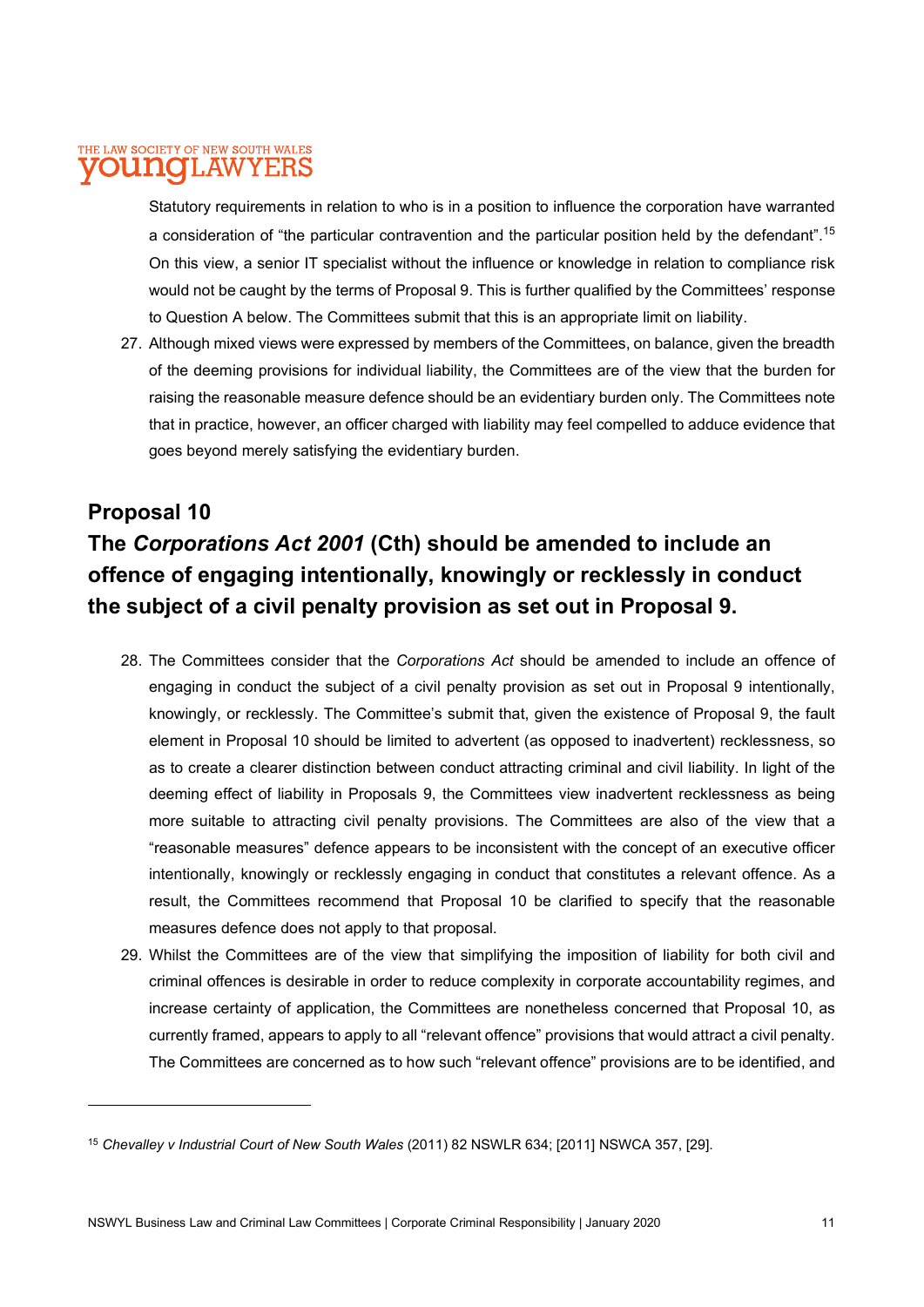are of the view that not all offences attracting a civil penalty are serious enough to warrant a blanket imposition of a criminal penalty, notwithstanding that the conduct was engaged in with the requisite fault element. For example, the Committees are not aware whether, in relation to each of those provisions, it could be said that the considerations referred to in Proposal 2 (discussed above) are met, nor whether principle 4 of the COAG Principles for the Imposition of Personal Liability for Corporate Fault,<sup>16</sup> which apply to Directors but nonetheless provide a useful guide for when conduct should be subject to criminal liability, is met.

30. The Committees submit that consideration should be given to narrowing the application of Proposal 10, so that individual criminal liability only applies to offences that currently attract a civil penalty if the considerations referred to in Proposal 2 (with the additional considerations referred to by the Committee above at [3]) are met. The Committees note that if Proposals 1 and 3 of Discussion Paper 87 are implemented, and there is a more principled distinction made between civil penalty provisions and civil notice provisions (so that more serious conduct is subject to a civil penalty and less serious conduct is dealt with by means of civil notice provisions), some of these concerns may be alleviated.

## Question A

## Should Proposals 9 and 10 apply to 'officers', 'executive officers' or some other categories of persons?

#### Function role approach

- 31. The Committees agree that a functional role approach should be adopted relation to imposing individual liability for corporate conduct.
- 32. The Committees would prefer that Proposals 9 and 10 be expressed to apply to "executive officers". In doing so, the Committees support the "managerial liability" approach referred to at 7.28 of Discussion Paper 87, which is based on the definition of 'executive officer' as it appeared in the Corporations Act prior to 2004 which defined this position as follows:

"executive officer of a body corporate means a person who is concerned in, or takes part in, the management of the body (regardless of the person's designation and whether or not the person is a director of the body)".

33. The Committees' view is that this terminology would help to emphasise the seniority level of those persons who would realistically have influence over the conduct of a corporation, while simultaneously

<sup>&</sup>lt;sup>16</sup> Council of Australian Governments, COAG Principles for the Imposition of Personal Liability for Corporate Fault (2009). See also Council of Australian Governments, Personal Liability for Corporate Fault — Guidelines for Applying the COAG Principles (2012).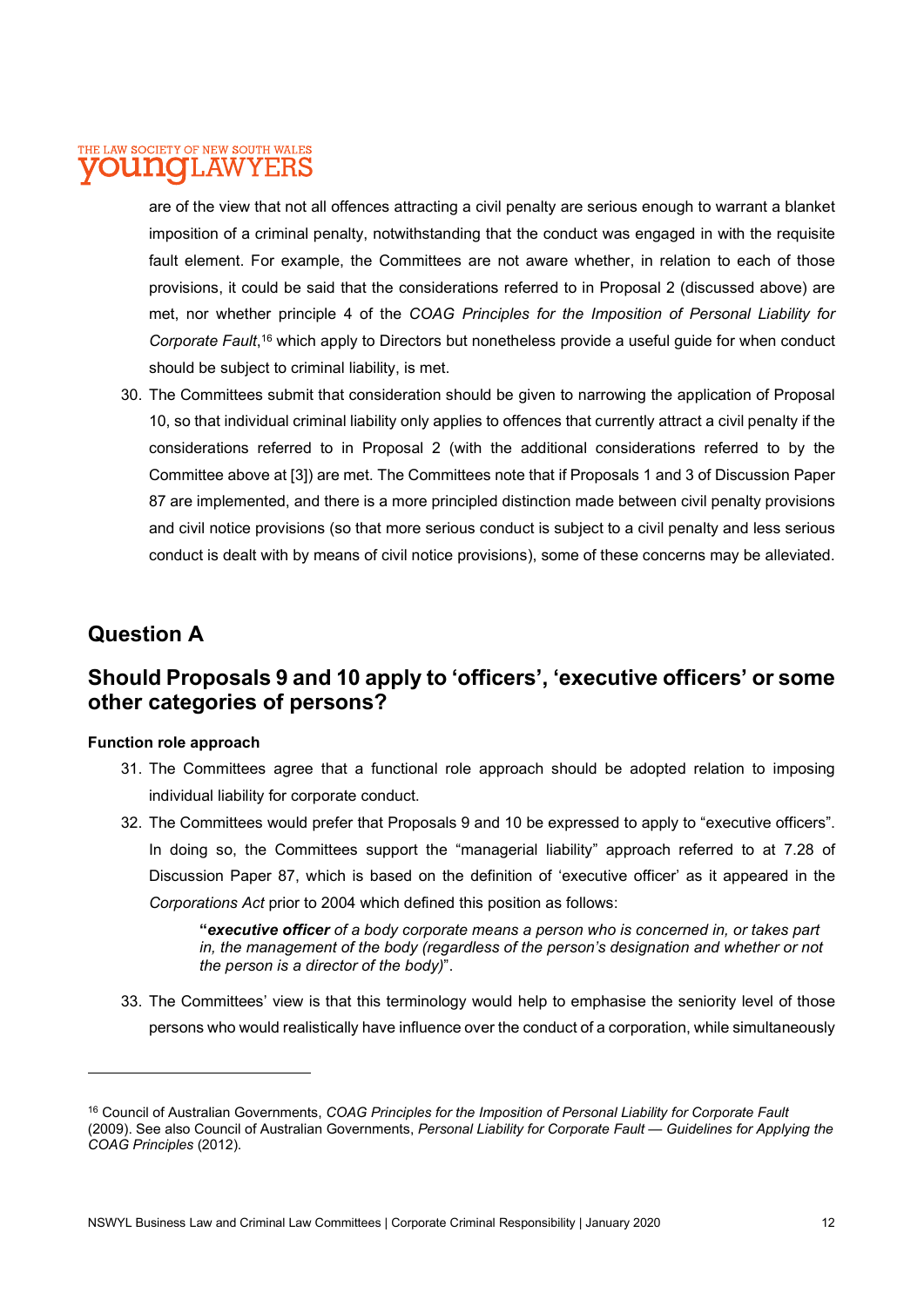retaining a focus on executive management as distinct from board directors. The Committees note the judicial interpretation of the term "management" in a worker's compensation context, referred to in Discussion Paper 87, and are of the view that this definition is appropriate, namely "as involving something in the nature of the exercise of a discretionary power of control and direction of the business".<sup>17</sup> The Committees are concerned to retain the element that the executive officers need to be in a position to influence the relevant conduct, as in the Committees' view this is the key element that enlivens individual liability for corporate conduct. The Committees also suggest that the term is inclusively defined, with clarification that the title of the officer in the relevant body corporate is not determinative, rather the focus is on the influence of the executive officer in relation to the relevant conduct.

34. The Committees also urge the Commission to also consider how Proposals 9 and 10 may be applied to AMLCTF law (although acknowledging that this legislation is outside the proposals as currently framed, which refer only to the Corporations Act) and how the proposals would interact with the Banking Executive Accountability Regime, given that all Australian banks are regulated for AMLCTF purposes. Duplicative penalties across regulatory frameworks for the same conduct should be avoided to ensure sensible, risk-based regulation and a clear deterrent for the sort of compliance failures detailed in Appendix A.

## Whistleblower Protections

## Proposal 11

## Guidance should be developed to explain that an effective corporate whistleblower protection policy is a relevant consideration in determining whether a corporation has exercised due diligence to prevent the commission of a relevant offence.

35. The Committees note it is important to provide education to body corporates about the impact and implementation of new legislation, as well as educating their staff about the corporate whistleblowing protection policies. However, a whistleblower policy by itself is not a relevant consideration to show that an organisation has performed due diligence to prevent the commission of an offence. The danger of allowing this consideration is that it encourages a "'tick-the-box' approach to compliance which will inevitably fail to promote positive outcomes for whistleblowers without an ethical culture".<sup>18</sup>

<sup>&</sup>lt;sup>17</sup> Discussion Paper 86 (n 2) 7.104 citing Barac (trading as Exotic Studios) v Farnell (1994) 53 FCR 193 [6].

<sup>&</sup>lt;sup>18</sup> Dennis Gentilin, 'It's a new era for Australia's whistleblowers - in the private sector', *The Conversation* (Web Page, 19 July 2019) <https://theconversation.com/its-a-new-era-for-australias-whistleblowers-in-the-private-sector-119596>.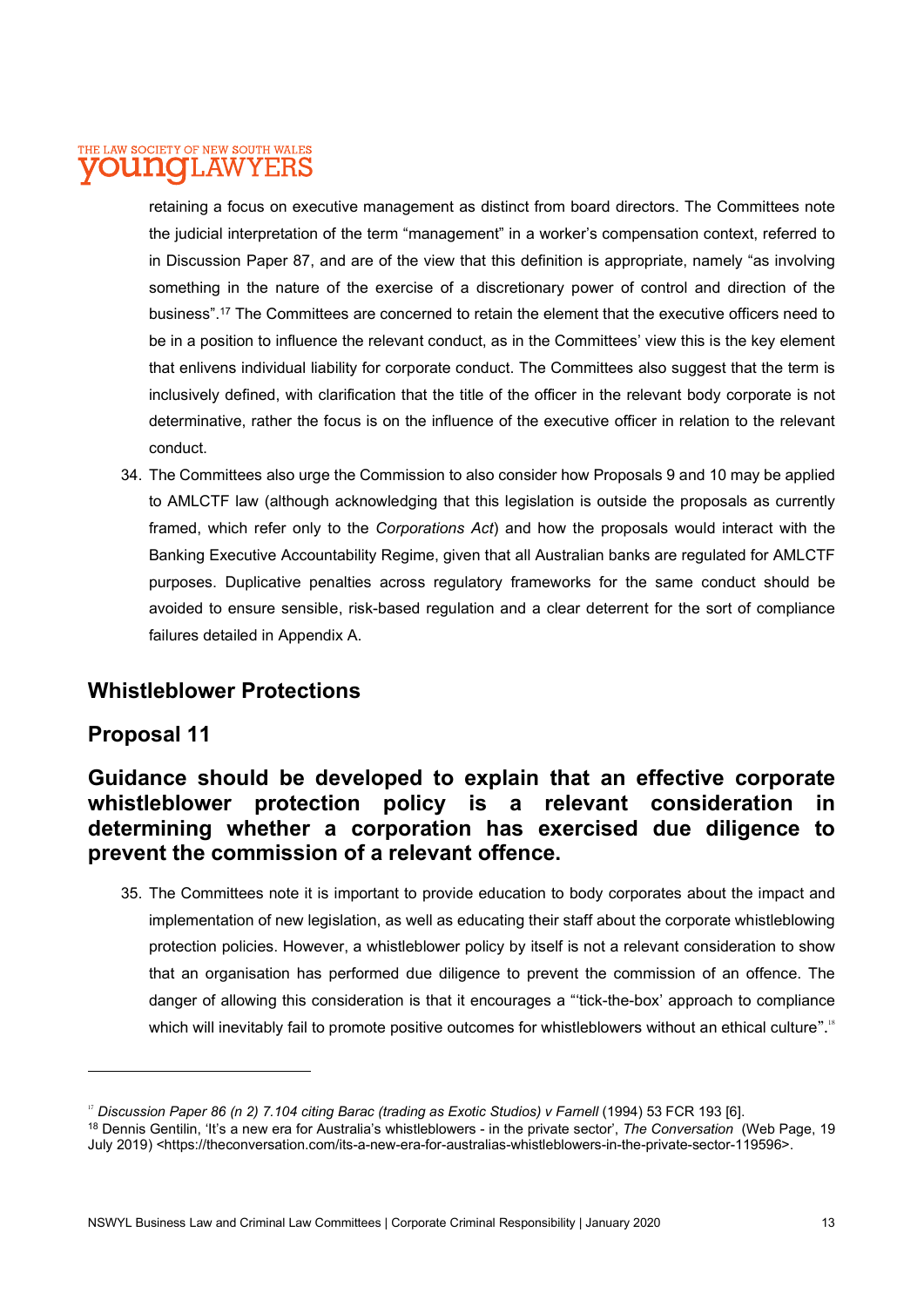- 36. The implementation of the amendments of the Corporations Act, Taxation Administration Act 1953 (Cth), Banking Act 1959 (Cth), and Insurance Act 1973 (Cth) is aimed at creating systematic, cultural change across organisations. Ultimately, organisations should be encouraged to create systematic cultural changes within their organisations and a 'just enough' approach to compliance should be discouraged.
- 37. In saying that, the Committees recognise that, in the event that a corporation can demonstrate that its whistleblower policy was shown to be effective in encouraging persons to call out misconduct and come forward, the whistleblower protection policy should be considered as a relevant factor in assessing the extent of due diligence exercised by that corporation.

## Question C

## Should the whistleblower protections contained in the Corporations Act 2001 (Cth), Taxation Administration Act 1953 (Cth), Banking Act 1959 (Cth), and Insurance Act 1973 (Cth) be amended to provide a compensation scheme?

- 38. The Committees recognise that some basis for the opposition to the bounty based system for whistleblowing was the potential prevalence of fraud, improper motivations and the high administration costs of a bounty scheme, which is the current statutory regime in the United States ("US").<sup>19</sup>
- 39. The Committees submit however that whistleblowers should be given a number of compensation options. For example, whistleblowers should be given fair compensation for the impact that speaking out has on the whistleblowers and their families. In "I wanted to die': High Price of Whistleblowing', 20 multiple whistleblowers discussed facing economic hardship, homelessness and continued victimisation due to speaking out. Although the legislation provides protection for whistleblowers, <sup>21</sup> this fails to adequately protect vulnerable whistleblowers. South Korea's whistleblowing protection legislation," permits whistleblowers to request compensation for their expenses, such as mental or psychological treatment, removal costs due to job transfers and legal fees". <sup>22</sup> The Committees

<sup>&</sup>lt;sup>19</sup> Parliamentary Joint Committee on Corporations and Financial Services, Whistleblowers Protection (Final report, September 2017) 123.

<sup>&</sup>lt;sup>20</sup> Alex Turner-Cohen, 'I wanted to Die: High Price of Whistleblowing revealed', News.com.au (Web Page, 29 June 2019) <https://www.news.com.au/finance/work/at-work/i-wanted-to-die-high-price-of-whistleblowing-revealed/newsstory/4eb21f0dfd11ba2444382f051c8b9b38>.

 $21$  Ibid.

<sup>&</sup>lt;sup>22</sup> OECD (2017) The Detection of Foreign Bribery, Chapter 2, The Role of Whistleblowers and Whistleblower Protections <http://www.oecd.org/corruption/anti-bribery/OECD-The-Role-of-Whistleblowers-in-the-Detection-of-Foreign-Bribery.pdf>.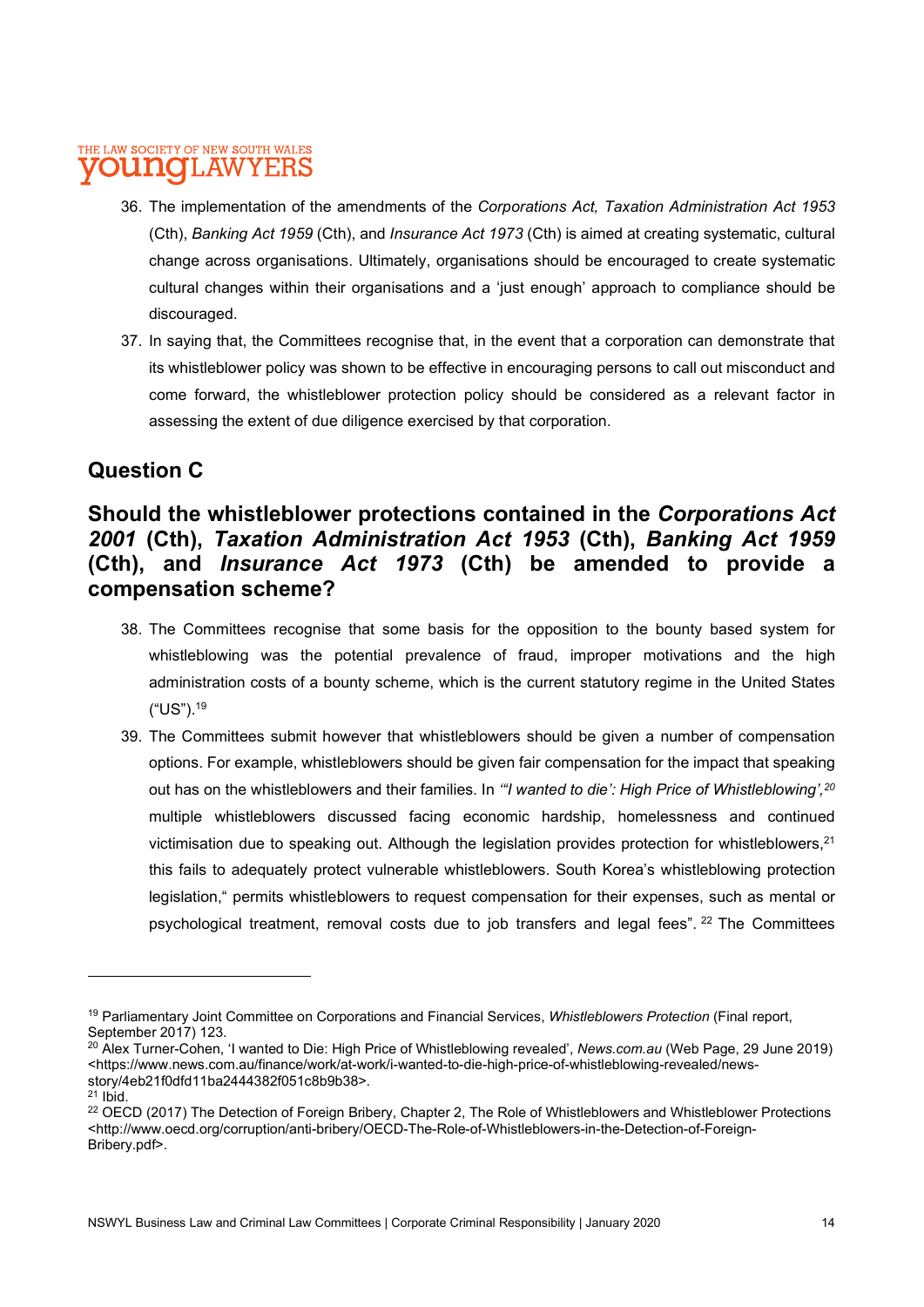suggest that consideration should be given to putting in place appropriate support and protection measures for vulnerable whistleblowers.

- 40. The Committees submit that the compensation framework needs to address the financial and nonfinancial needs of whistleblowers. In '*I wanted to Die: High Price of Whistleblowing'*, a former Origin Energy whistleblower identified the high cost of litigation as a barrier to whistleblower protection.<sup>23</sup> The International Bar Association, in its 2018 report 'Whistleblower Protections: A guide', stated that "most whistleblowers without legal aid or other forms of financial assistance are unlikely to be able to bring a compensation claim in court either for unlawful termination or discrimination or harassment".<sup>24</sup> According to the UK whistleblowing charity, Public Concern at Work, drastic legal aid cuts meant that only 44% of whistleblowers were represented by lawyers, radically reducing their chances for success in subsequent litigation.<sup>25</sup>
- 41. The past experiences of whistleblowers indicate that it is imperative that any whistleblower compensation scheme take into account that many whistleblowers may not have the financial means or skills to find adequate representation in subsequent or retaliatory litigation. Consequently, any compensation scheme for whistleblowers must include compensation for legal fees and/or access to legal aid. By ensuring that compensation for legal fees and/or access to legal representation is included in any compensation arrangement this ensures that all Australians, regardless of means, are able to speak out against illegal behaviour whilst ensuring their financial and non-financial interests are protected.

## Question D

## Should the whistleblower protections contained in the Corporations Act 2001 (Cth), Taxation Administration Act 1953 (Cth), Banking Act 1959 (Cth), and Insurance Act 1973 (Cth) be amended to apply extraterritorially?

42. The globalisation of commerce means that domestic entities trade "multiple international borders through a web of subsidiaries and agents".<sup>26</sup> In order to maintain the integrity of the financial markets, "most countries have enacted some of anti-competitive conduct legislation"<sup>27</sup> to protect their citizens and/or markets.

<sup>23</sup> Turner-Cohen (n 20).

<sup>&</sup>lt;sup>24</sup> International Bar Association, Legal and Policy Research Unit (2018) Whistleblower Protections: A Guide 30.

<sup>&</sup>lt;sup>25</sup> International Bar Association, Legal and Policy Research Unit (2018) Whistleblower Protections: A Guide.

<sup>&</sup>lt;sup>26</sup> Deborah Senz and Hillary Charlesworth, 'Building Blocks: Australia's Response to Foreign Extraterritorial Legislation' (2001) 2(1) Melbourne Journal of International Law 69.

<sup>27</sup> Ibid [69]-[121].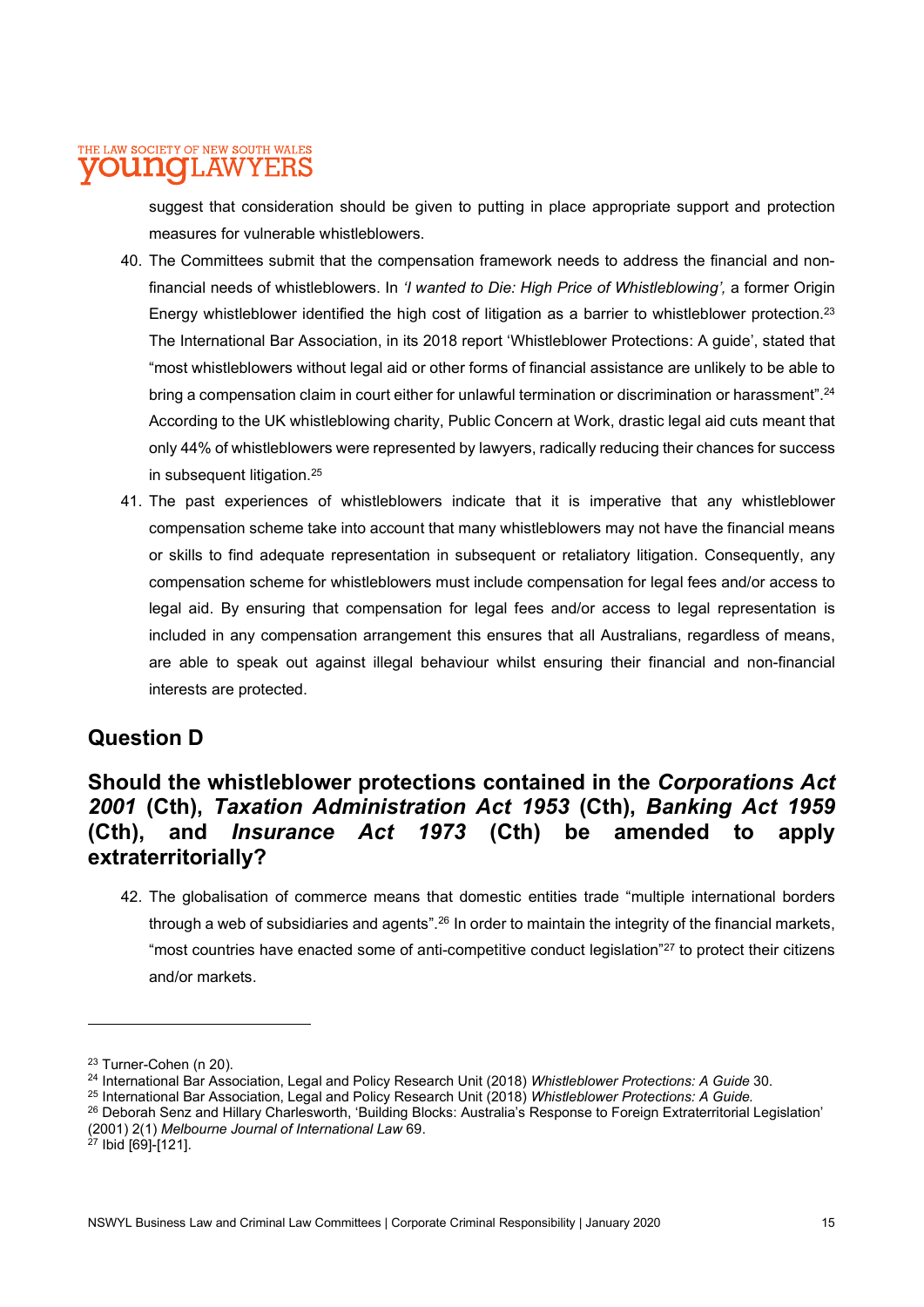- 43. Under a key principle of international law, "sovereign states have the right to extend the application of their laws to their citizens wherever they are located".<sup>28</sup> Accordingly, whistleblower legislation should be amended to apply to extraterritorial matters involving Australian companies operating in Australia and Australian citizens.
- 44. Many countries have far reaching extraterritorial legislation for financial crimes. For example, the US money laundering legislation explicitly states that it is intended to be applied extraterritorially. It applies to whoever transfers money the "from a place in the United States to or through a place outside the United States or to a place in the United States from or through a place outside the United States".<sup>29</sup>
- 45. Australia tends to take a conservative approach, and claims jurisdiction when the "entity involved is incorporated in or carrying on business in, or is a citizen or ordinary resident of Australia".<sup>30</sup> In Morrison v NAB (2010), $31$  heard in the US Supreme Court, the Commonwealth Government arqued that Australia has adequate legal and regulatory frameworks to address market fraud for businesses that operate in Australia. The Committees, however, support whistleblower protections can be applied extraterritorially to ensure the safety and integrity of Australian financial markets for Australian investors.
- 46. Furthermore, applying whistleblower protection extraterritorially for Australian companies and/or Australian citizens could have an impact beyond the regulation of the financial markets. One such example is the Australian – Canadian joint venture of Anvil Mining.<sup>32</sup> It has been alleged that Anvil Mining, operating a Congolese mining operation, provided transportation for the Congolese military personnel who committed war crimes against a local militia group. A number of expatriate executives (Canadian and South African citizens) were charged with complicity in war crimes but were ultimately acquitted. <sup>33</sup> The Committees are of the view that the application of whistleblower protections extraterritorially may assist in empowering employees of Australian companies or Australian citizens to speak out against illegal activity with legal protections under Australian law.

<sup>&</sup>lt;sup>28</sup> Morrison v NAB, Supreme Court of USA, 'Brief of the Government of the Commonwealth of Australia as Amicus Curiae in support of the Defendants. <https://www.sec.gov/litigation/briefs/2010/morrison0210.pdf>.

 $9$  18 USC § 1956.

<sup>&</sup>lt;sup>30</sup> Competition and Consumer Act 2010 (Cth), s 5.

<sup>&</sup>lt;sup>31</sup> Morrison v NAB (n 28).

<sup>32</sup> Sara Meger, 'Australia needs to act on conflict minerals', The Conversation (Web Page, 21 September 2012) <https://theconversation.com/australia-needs-to-act-on-conflict-minerals-9470>.

<sup>33</sup> Adam McBeth, 'Crushed by an Avil: A Case Study on Responsibility for Human Rights in the Extractive sector' (2008) 11(1) Yale Human Rights and Development Law Journal 167.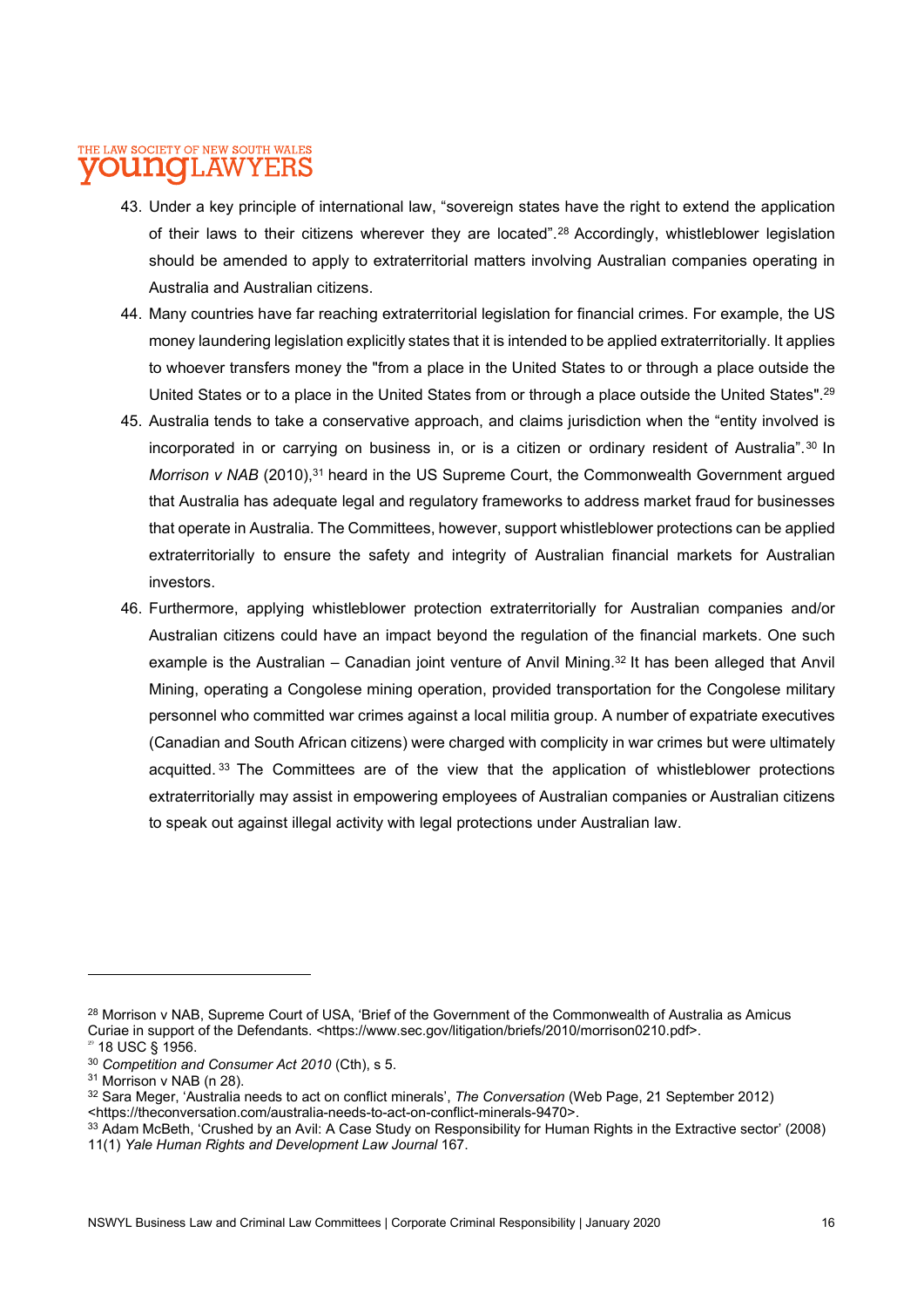## Proposal 14

## The Corporations Act 2001 (Cth) should be amended to require the court to consider the proposed factors when imposing a civil penalty on a corporation, to the extent they are relevant and known to the court, in addition to any other matters.

- 47. It is the Committees' view that the introduction of statutory guidelines for sentencing factors under the Corporations Act is prudent and will assist the imposition of appropriate sentences. This is because such guidelines focus the attention of courts on factors beyond those currently contained in s 16A of the Crimes Act 1914 (Cth) ("Crimes Act"), which are largely focussed on crimes committed by individuals. In addition, factors of particular relevance to corporations which are incorporated in Proposal 14 include the historical compliance of a corporation, whether an offending corporation has acted to repair harm, and the particular size of the corporation in question.
- 48. The Committees note that in relation to factor (e) of Proposal 14, relevant to the size of the corporation is the corporation's revenue, financial position and size of the corporation's market share. Further, the Committees are concerned that consideration of the size of the corporation should also include consideration of the corporation's subsidiaries, whether controlled directly or indirectly. The Committees note that some of these factors have already been considered in case law relating to civil penalties,<sup>34</sup> but urge the ALRC to consider whether these factors should be specifically identified in factor (e) of Proposal 14. The Committees note that the size of the corporation will be relevant to the size of the penalty that would achieve deterrence, and that deterrence is a relevant principle to consider when sentencing for a federal offence: see Crimes Act s 16A(j) and (ja). The Committees also acknowledge that there is some cross over between factor (e) and factor (i), as the corporation's size (including its revenue, financial position and number of subsidiaries) may indicate the corporation's level of sophistication and therefore what can be expected of the corporation in terms of establishing compliance mechanisms, for example, in cases where a court is required to determine the level of foresight of a corporation or its officers. The Committees nonetheless support the retention of factors (e) and (i) as separate factors.
- 49. The Committees note that factor (d) may be irrelevant, considering that factor (b) requires consideration of "any injury, loss, or damage resulting from the contravention". Further, if undue focus

<sup>34</sup> Trade Practices Commission v CSR Ltd [1991] ATPR ¶41-076, 52,152-52,153, [1990] FCA 762, at [47]; Australian Competition and Consumer Commission v Australia and New Zealand Banking Group Ltd (2016) 118 ACSR 124, [2016] FCA 1516 at [88]; Australian Competition and Consumer Commission v Yazaki Corporation (2018) 262 FCR 243, [2018] FCAFC 73 [257].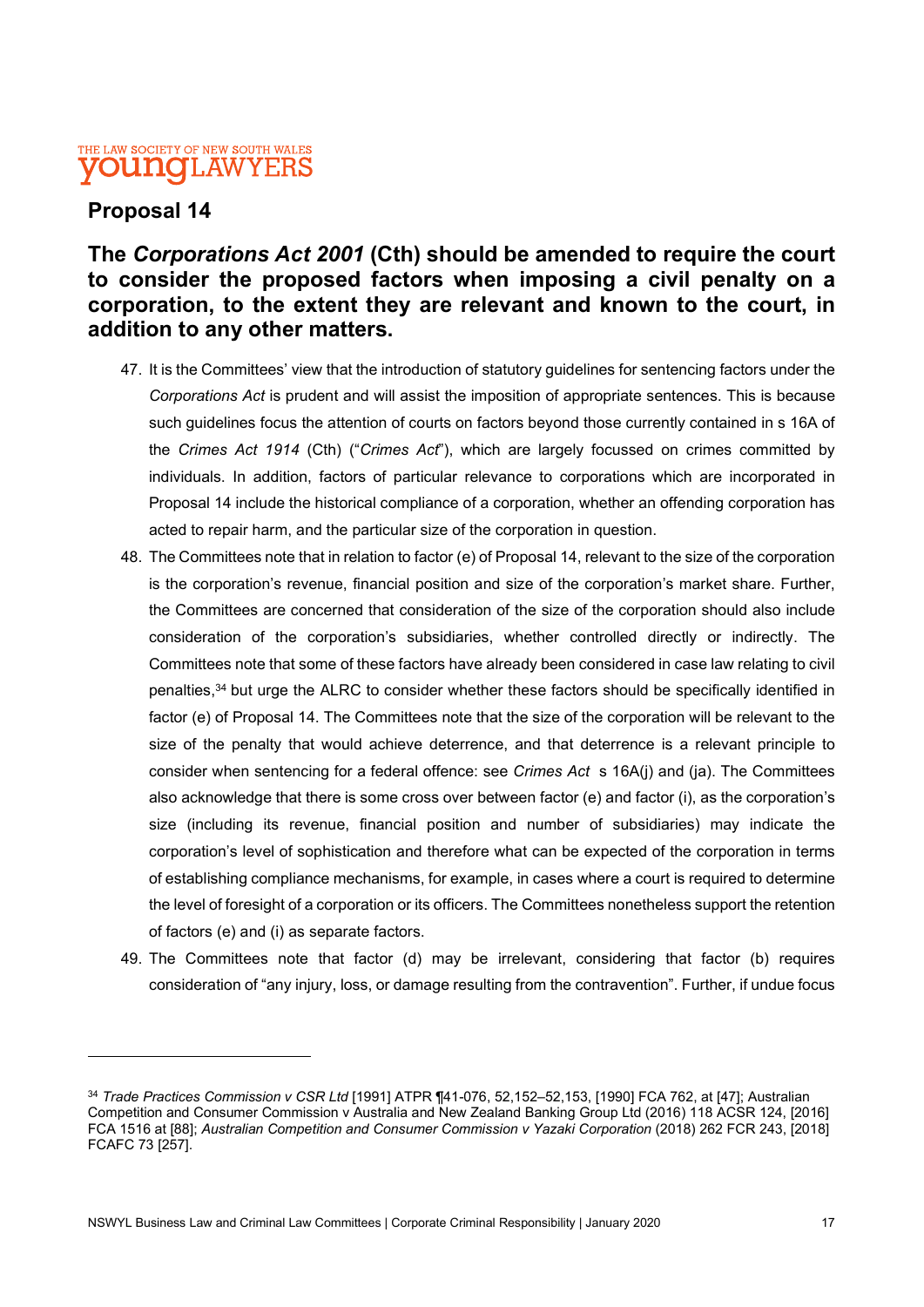is placed on factor (d), parity in civil penalties may be undermined depending on the victim's circumstances..

## Proposal 19

## The Crimes Act 1914 (Cth) should be amended to permit courts to order pre-sentence reports for corporations convicted of Commonwealth offences.

- 50. The Committees are in support of amendments to the Crimes Act to allow courts to order presentence reports for corporations convicted of Commonwealth offences. The Committees note that current practice regarding pre-sentence reports varies across states. Therefore, to ensure consistency in pre-sentence reports for offenders in different states, any amendments to the Crimes Act need to comprehensively provide for a regime for pre-sentence reports for corporations to avoid s 68 of the Judiciary Act 1903 (Cth) operating to apply State and Territory laws regarding presentence reports to sentences for Commonwealth offences.<sup>35</sup> In doing so, the Committees do not have a particular preference for either an exclusive Commonwealth regime for such pre-sentence reports, or a roll-back mechanism similar to that supported by the Australian Law Reform Commission in its Same crime, same time: sentencing of federal offenders Report.
- 51. The Committees view this Proposal as particularly sensible should Proposal 15 be implemented, thereby providing more varied sentencing options for corporations that have committed a Commonwealth offence than currently exist. Although not separately addressed in these submissions, the Committees are broadly in agreement with Proposal 15 and would support the introduction of creative (but sufficiently certain) sentencing options that reflect the different nature of corporate offender, but also achieve the principles of sentencing in criminal law.
- 52. In the Committees' view, a pre-sentence report for a corporation should be prepared by an independent expert appointed by the Court, after both parties have had the opportunity to suggest suitable experts. The relevant expertise of the report writer could vary depending on the likely issues to be addressed in the report and the particular sentencing options under consideration. The

<sup>35</sup> Australian Law Reform Commission, Same crime, same time: sentencing of federal offenders (Report No 103, April 2006) [14.67]- [14.74]. See also Judicial Commission of New South Wales, 'Sentencing Commonwealth Offenders', Sentencing Bench Book (webpage) [16-000] <https://www.judcom.nsw.gov.au/publications/benchbks/sentencing/sentencing\_commonwealth\_offenders.html>.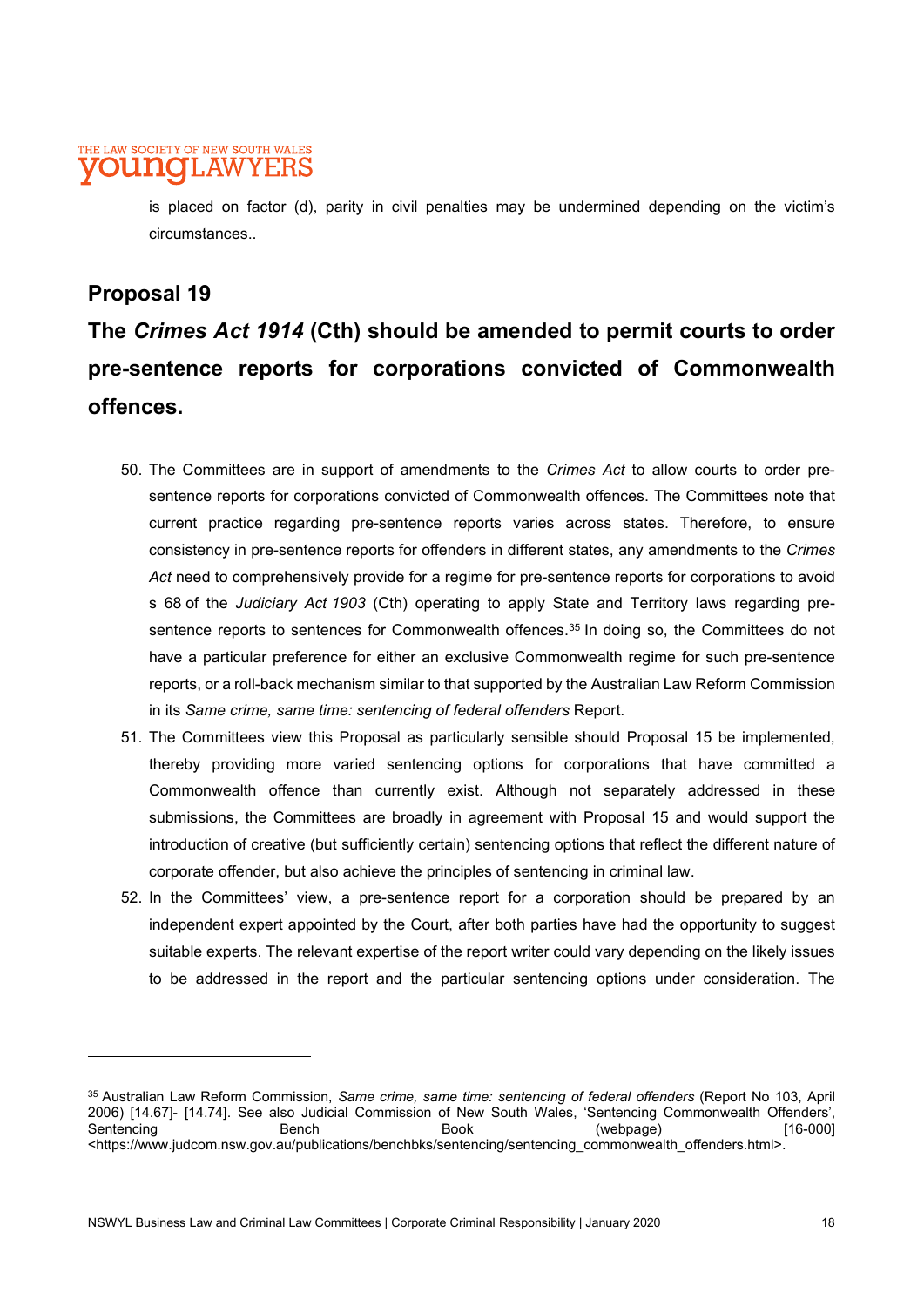Committees agree that management consultants and organisational psychologists are likely to be suitable, and in certain cases, lawyers.

- 53. The Committees are concerned as to the potential delays and expense involved in sentencing corporations, but are nonetheless of the view that the utility of such reports outweighs these concerns.
- 54. The Committees are concerned about suggestions that corporations should be made to pay for the costs of the report, if this would be inconsistent with the practice of obtaining pre-sentence reports (or equivalent) for individuals. Further, the Committees are concerned that pre-sentence reports must be seen as objective, and wish to avoid a situation where corporate offences may have (or be seen to have) more influence over the process of the preparation of the report, or in choice of report writer, due to paying for reports. Instead, to save expense, the power to order pre-sentence reports should be discretionary, and guidance should be given to judges that it is not usually appropriate to order a pre-sentence report for a corporation in cases where the only sentencing option under consideration is a fine, and sufficient evidence relevant to the imposition of the fine (eg the size of the corporation, its revenue, market share and subsidiaries) can be obtained through other means.

## Proposal 20

Sections 16AAA and 16AB of the Crimes Act 1914 (Cth) should be amended to permit courts, when sentencing a corporation for a Commonwealth offence, to consider victim impact statements made by a representative on behalf of a group of victims and/or a corporation that has suffered economic loss as a result of the offence.

55. The Committees support Proposal 20 to amend the Crimes Act 1914 (Cth) to permit the use of Victim Impact Statements ("VIS") in circumstances where the victim is not a natural person. Therefore, the Committees support the expansion of VIS to other body corporates and entities (for example, trusts or unincorporated associations) that have suffered particular harm due to the actions of a corporation. By limiting the consideration of VIS to assist the court in determining an appropriate sentence, the Committees believe that using VIS in cases of corporate crime would provide valuable information to the sentencing court. The use of such VIS would re-iterate to the Court, and to the broader public, the gravity and consequences of corporate crimes, any avoid a tendency to treat these as "lesser crimes". Further, for the reasons referred to above at [50] in the context of pre-sentence reports, if Commonwealth legislation were to comprehensively provide for the making of such VIS, there would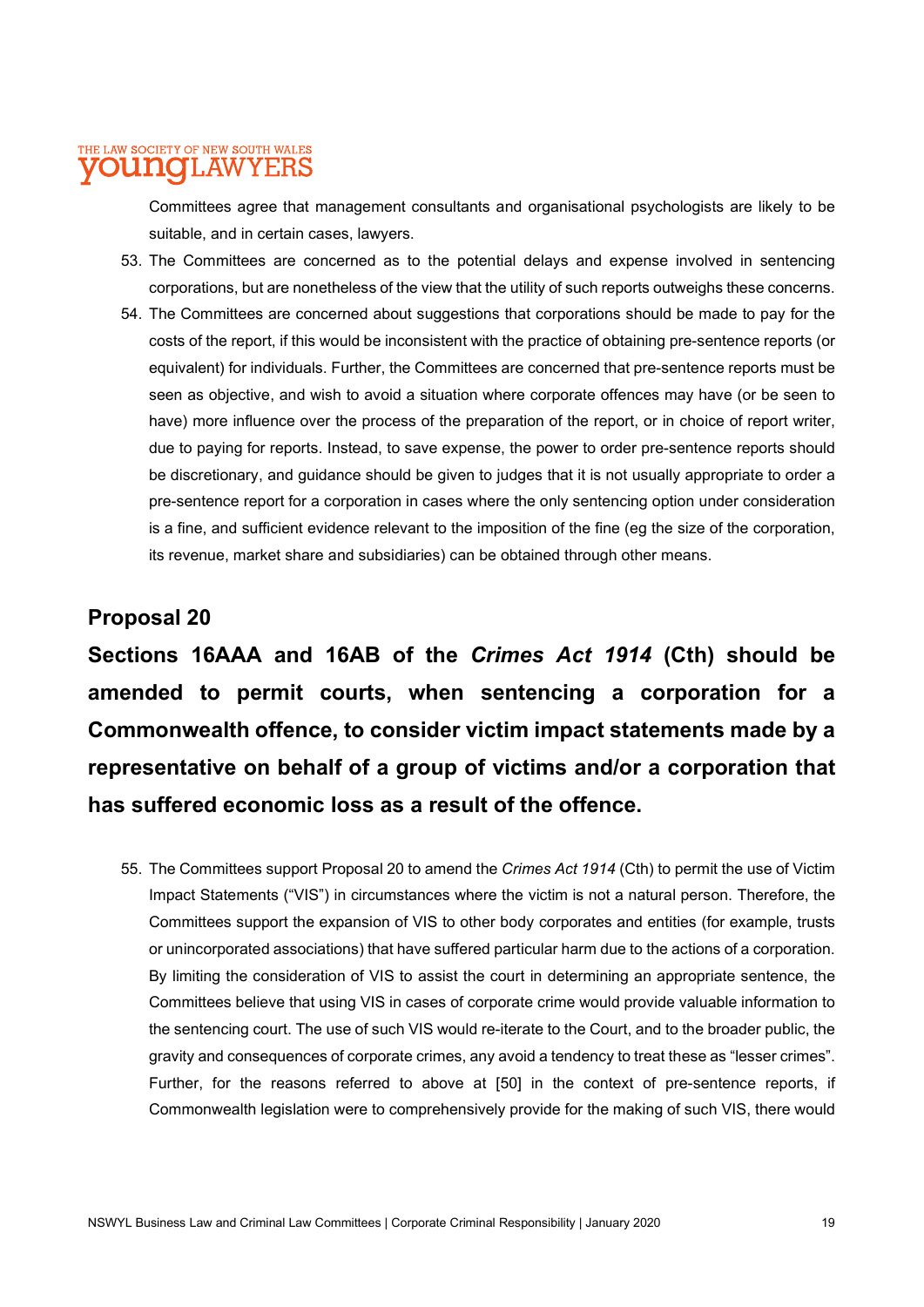be greater consistency in the procedures adopted when sentencing corporate offenders, regardless of the state or territory in which the sentencing proceedings occur.

56. The Committees note, however, that there are potential problems with the use of VIS in this manner, and identify important considerations to be addressed in any such amendment.

#### Primary Purpose

- 57. The Committees consider that the primary purpose of introducing VIS for victims who are not natural persons should be to provide more information about the consequences and impact of corporate crime to enable the court to appropriately sentence such crimes. Other purposes such as vindicating victim rights and victim harm should be secondary to this primary purpose. That is not to say however, that the secondary purpose is not served at all.
- 58. This view is consistent with NSW jurisprudence relating to VIS and sentencing as informed by R v Palu [2002] NSWCCA 381 where Howie J stated:

"the attitude of the victim cannot be allowed to interfere with a proper exercise of sentencing discretion…Sentencing proceedings are not a private matter between the victim and the offender…a serious crime is a wrong committed against the community at large and the community itself is entitled to retribution".<sup>36</sup>

- 59. The Committees are of the view that this position is appropriately reflected in the current s 16AB of the Crimes Act, and believe that this section should be amended so that it applies to criminal offences committed against corporations and other entities such as trusts and unincorporated associations. The Committees agree that the use of VIS, limited in this way, allows the sentencing court to provide a fair-minded approach to sentencing in order to uphold principles such as fairness and equality of those before the law; providing a balance between the community's interest in ensuring that sentences reflect the harm caused to the particular entity or corporation, and the defendant corporation's interest in the imposition of a sentence which fairly reflects the extent of its criminal culpability.
- 60. The Committees note a potential risk that sentencing courts will be unduly persuaded by VIS to sentence according to the individual circumstances of different victim corporations or entities. In R v Previtera (1997) 94 A Crim R 76 Hunt CJ at CL considered VIS provided by surviving family members, and stated (at 85-6):

"it would therefore be wholly inappropriate to impose a harsher sentence on an offender because the value of the life lost is perceived to be greater in one case than it is in another".

 $36 R$  v Palu [2002] NSWCCA 381 [37] (Levine J agreeing at [1], Hidden J agreeing at [2]).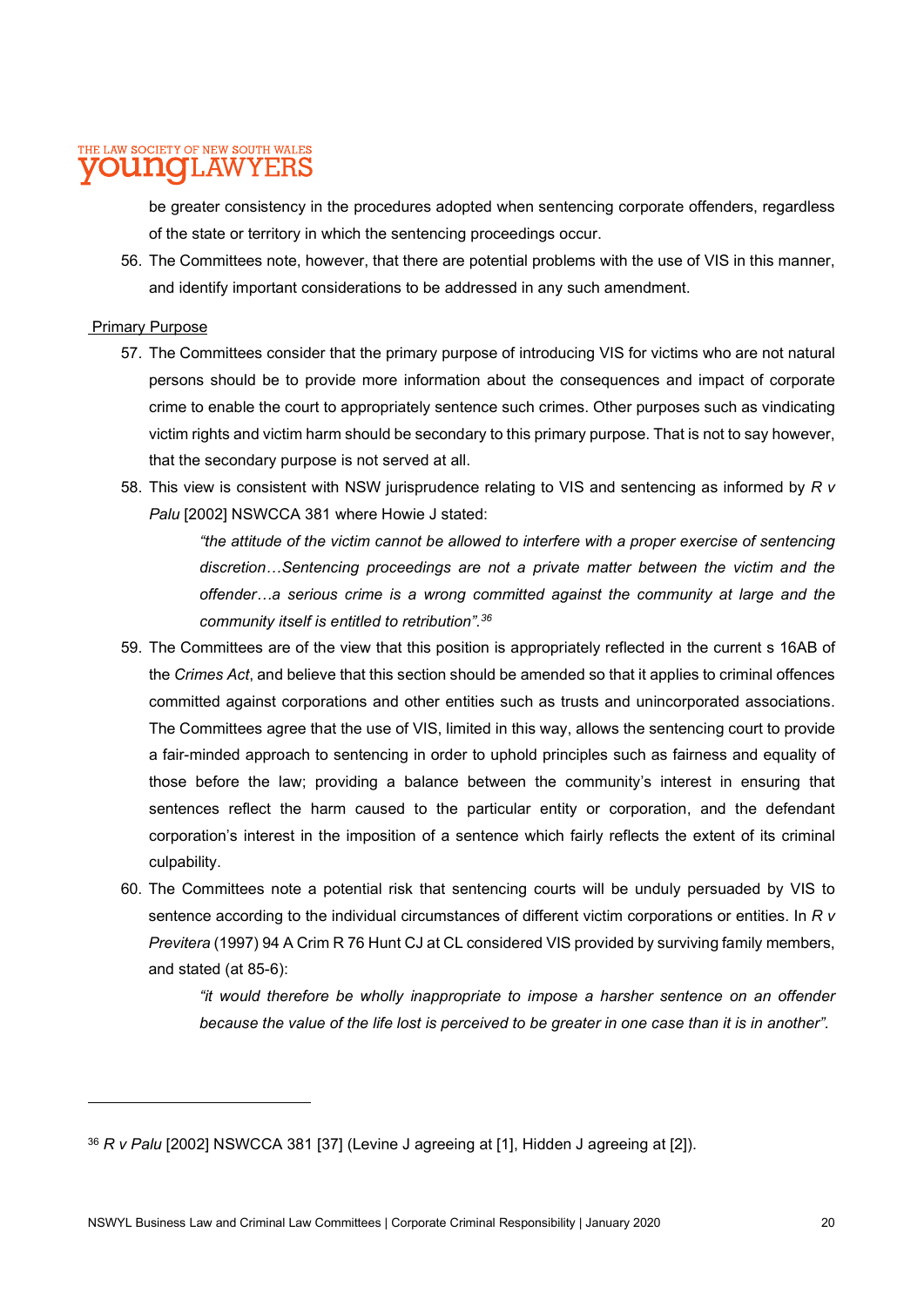- 61. By analogy, the risk identified in that passage may also extend to crimes committed against particular corporations or entities. The risk of imposing a harsher sentence because of the individual characteristics of the victim entity or corporation would throw doubt on a sentencing court's ability to uphold principles of equality, fairness and consistency before the law. The Committees submit, however, that sentencing judges are already aware of this risk in relation to VIS made by natural persons, and measures taken to mitigate that risk could be applied to VIS relating to corporations or entities.
- 62. The Committees are further concerned there may be a distinction drawn between a corporate crime which has an identifiable victim (whether than be another corporation, entity or an individual) and a corporate crime which is considered to be "victimless" or has no identifiable victim. The Committees are of the view that there may be a risk that in the latter case a lighter penalty may be imposed. Nonetheless, the Committees are of the view that any broader impacts caused to the community as a whole by corporate offenders, or even a section of the community, can be the subject of submissions, and taken into account by judges when sentencing.

#### Informing victims of VIS procedure

- 63. The Committees support the introduction of procedural requirements to provide victim corporations or entities and their representatives who intend on preparing a VIS with information as to the proper form and purpose of a VIS. In this regard, the creation of a practice note would be beneficial; clearly stating what outcomes the sentencing court is seeking to avoid and what kind of information would be useful to include in the VIS to best assist the court.
- 64. This would allow management of expectations and transparency of the process to allow victim corporations and entities to participate in proceedings. The Committees note observations that:

"the ability of victims to prepare and present VIS can enhance their satisfaction and participation in the criminal justice system".<sup>37</sup>

- 65. The Committees are concerned that issues may be raised as to the authority of a representative preparing VIS to speak on behalf of a corporation or entity. The Committees submit that in the interests of avoiding undue delay and costs, prosecutors serve the VIS on the defendant prior to the sentencing hearing. There should then be a time limit imposed by which any challenge to the authority of the representative making the VIS is to be raised by the defendants (and before the sentencing hearing). If no objection is made, the VIS is to be tendered automatically.
- 66. The Committees submit that, if the authority to make the VIS is challenged, one way in which the issue of authority could be resolved by the prosecution is by the provision of an affidavit filed by a

<sup>37</sup> Sam Garkawe "Victim Impact Statements and Sentencing" (2007) 33(1) Monash University Law Review 90, 93.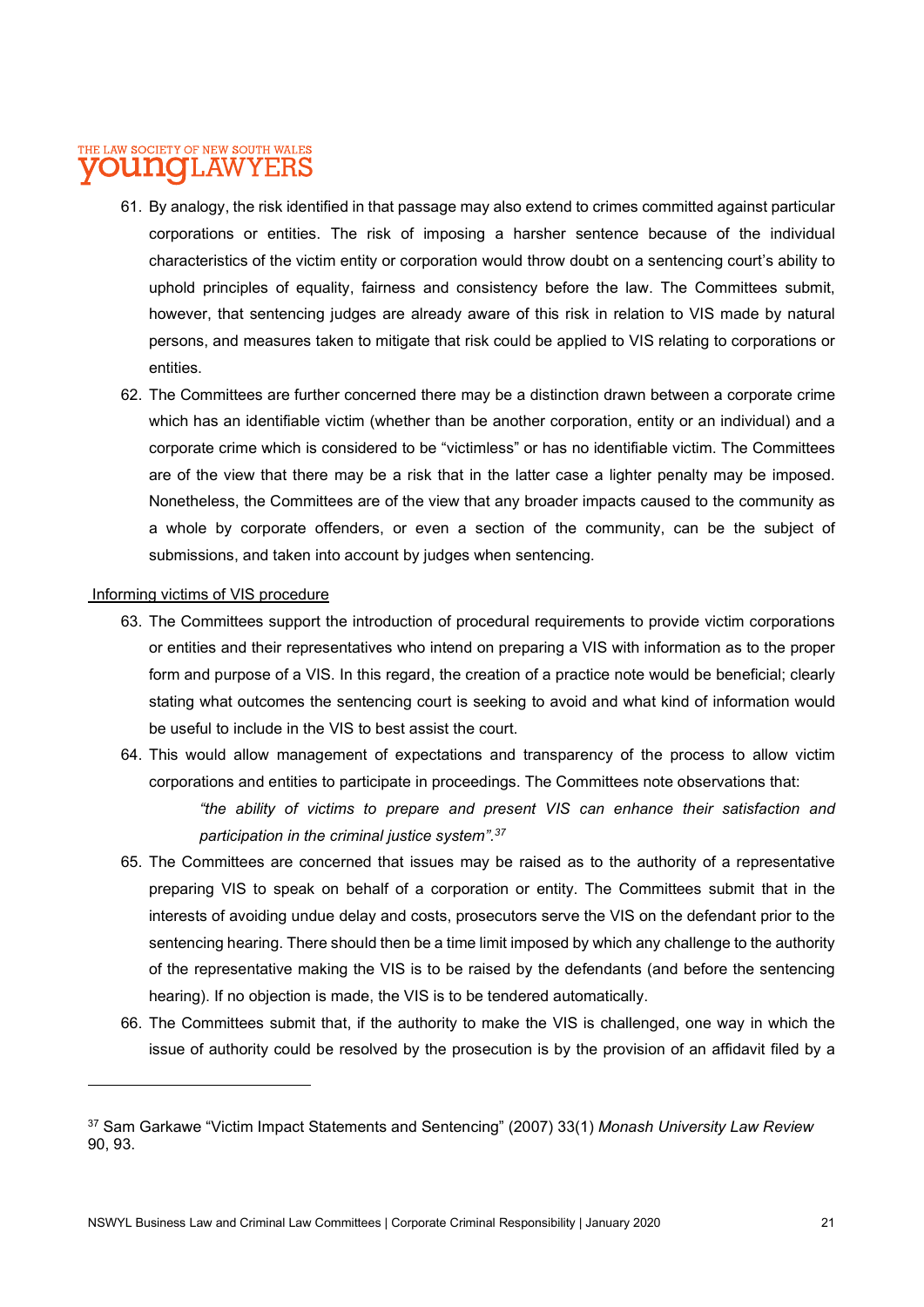representative of the responsible entity or corporation affirming that a majority of the senior management/board of the corporation have agreed that a representative is authorised to prepare the VIS on behalf of the entity or corporation.

## Concluding Comments

67. NSW Young Lawyers and the Committees thank you for the opportunity to make this submission. If you have any queries or require further submissions please contact the undersigned at your convenience.

Contact:

David Edney President NSW Young Lawyers Email: president@younglawyers.com.au

Alternate Contact:

MAL

Olga Kubyk **Chair** NSW Young Lawyers Business Law Committee Email: olga.kubyk@younglawyers.com.au

Alternate Contact:

aum lled

Lauren Mendes **Chair** NSW Young Lawyers Criminal Law Committee Email: lauren.mendes@younglawyers.com.au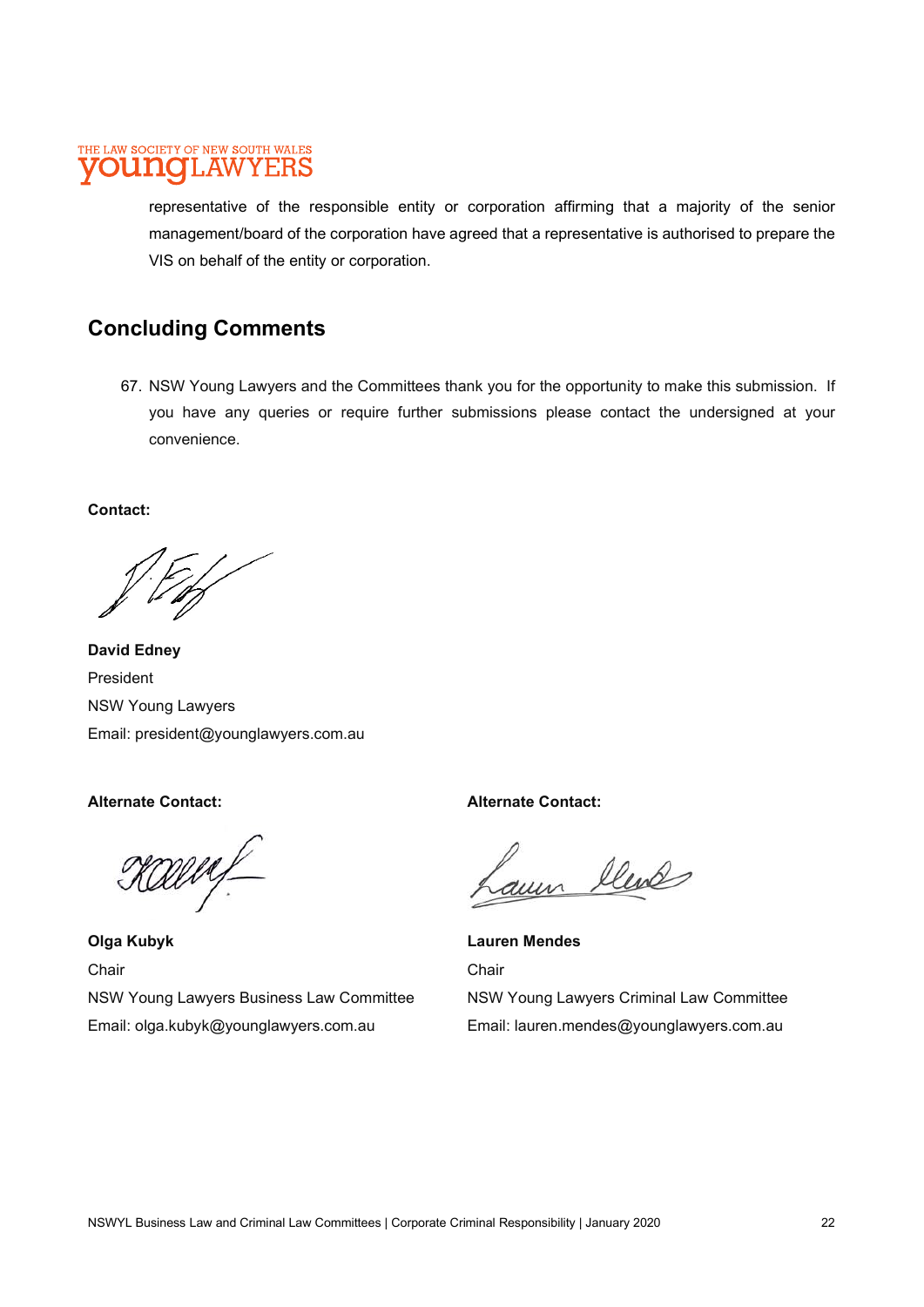

## Appendix A

## AMLCTF Case Study

1. The AMLCTF regime prescribes a series of specific obligations on a regulated entity, targeted at detecting and disrupting financial crime risk. These obligations are contained in the entity's AMLCTF program.<sup>38</sup> Two of the three types of AMLCTF programs are split into "Part A" and "Part B".<sup>39</sup> All obligations apart from customer due diligence are contained in Part A. Part A:

> must be approved by its governing board and senior management. Part A must also be subject to the ongoing oversight of the reporting entity's board and senior management. Where the reporting entity does not have a board, Part A must be approved and overseen by its chief executive officer or equivalent.<sup>40</sup>

2. Also, Part A requires regulated entities to 'designate a person as the "AML/CTF Compliance Officer" at the management level'.<sup>41</sup> Regulated entities are required to comply with Part  $A^{42}$  The legislation thus directly targets senior management of regulated entities as well as individuals who are designated as above. This is within the context of the role of senior management in corporate governance and compliance in general:

> The Board delegates to the Chief Executive Officer (CEO) and senior management primary ownership and responsibility for implementing sound risk management practices and controls in line with the risk appetite. It is management's job to provide leadership and direction to the employees in respect of risk management, and to control the institution's overall risk-taking activities in relation to the agreed appetite for risk.<sup>43</sup>

#### Role of senior management

3. The Commonwealth Bank of Australia ("CBA") provides a useful case study on the role of senior management in serious AMLCTF compliance shortcomings of a regulated entity and provides support for the incorporation of the provision in the Proposal 9. The latter were reported to them by 'personnel

<sup>&</sup>lt;sup>38</sup> Anti-Money Laundering and Counter-Terrorism Financing Act 2006 (Cth) pt 7.

 $39$  Ibid ss  $84(1)(b)$ ,  $85(1)(b)$ .

<sup>40</sup> Anti-Money Laundering and Counter-Terrorism Financing Rules Instrument 2007 (No. 1) (Cth) rr 8.4.1, 9.4.1.

<sup>41</sup> Ibid rr 8.5.1, 9.5.1.

<sup>42</sup> Anti-Money Laundering and Counter-Terrorism Financing Act 2006 (Cth) s 82(1).

<sup>43</sup> John Laker, Jillian Broadbent and Graeme Samuel, Prudential Inquiry into the Commonwealth Bank of Australia (Report, 30 April 2018) 10.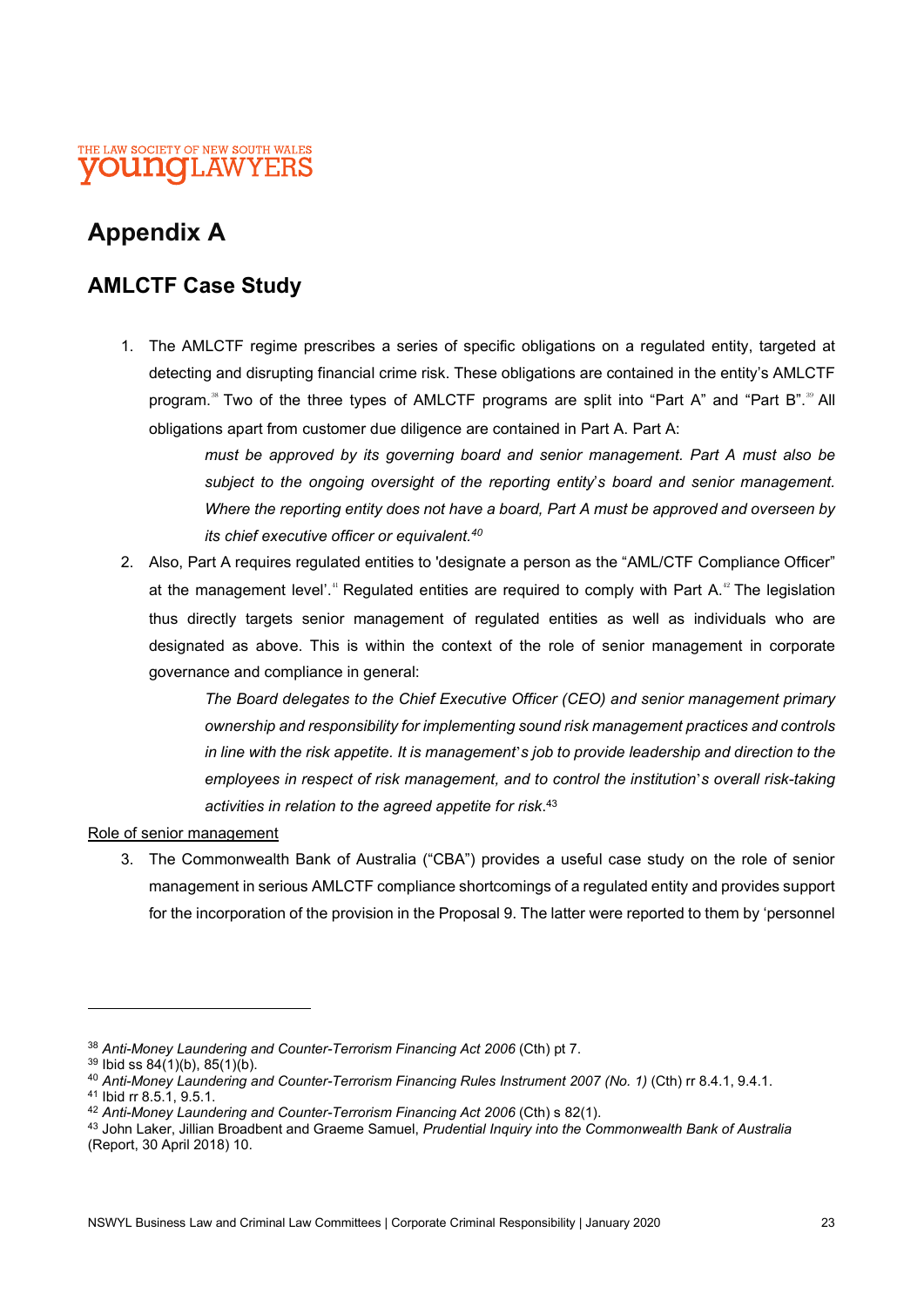engaged in direct responsibility and oversight of the [CBA's AMLCTF function]'.<sup>44</sup> Through its senior management, the CBA was aware of these deficiencies in compliance, including in relation to highrisk customers whom it was warned about by NSW and WA Police,<sup>45</sup> and yet failed to address them. The inquiry into the CBA raised queries relating to the bank's Executive Committee — its 'most senior management forum' and which 'provides advice in relation to issues, such as CBA's strategic direction and risk appetite, which are within the authority of the Board, CEO or a Group Executive'.<sup>46</sup>

- 4. The inquiry's report considered the bank's AMLCTF compliance failures to stem 'in part, attributable to a lack of collective ownership and understanding of AML-CTF risk at the Executive Committee level',<sup>47</sup> which could be addressed by a civil penalty provision that would have the effect of deterring compliance breaches. The results of the bank's contraventions partly comprised the laundering of millions of dollars through the CBA by serious organised criminal 'syndicates involved in the importation and distribution of drugs including methamphetamine'.<sup>48</sup> The bank itself was ordered to pay a \$700 million civil penalty, the 'largest civil penalty in Australia's corporate history'.<sup>49</sup>
- 5. One should note that the CBA case represents one in a panoply of penalties for AMLCTF compliance breaches by various multinational financial institutions. HSBC forfeited over US\$1.2 billion as part of a deferred prosecution agreement in 2012. Its conduct comprised 'stunning failures of oversight – and worse – that led the bank to permit narcotics traffickers and others to launder hundreds of millions of dollars through HSBC subsidiaries, and to facilitate hundreds of millions more in transactions with sanctioned countries'.<sup>50</sup> In 2014, BNP Paribas paid a US\$8.9 billion penalty for violations of US sanctions law, going to 'elaborate lengths to conceal prohibited transactions, cover its tracks, and deceive U.S. authorities'.<sup>51</sup> Closer to home, one should also note the application by AUSTRAC for civil

<sup>44</sup> Chief Executive Officer of the Australian Transaction Reports and Analysis Centre and Commonwealth Bank of Australia, Statement of Agreed Facts and Admissions (Statement of Agreed Facts and Admissions No NSD1305 of 2017, 2018) 28.

<sup>45</sup> Ibid 13.

<sup>46</sup> John Laker (n 43) 22.

 $47$  John Laker (n 43) 23.

<sup>48</sup> Chief Executive Officer of the Australian Transaction Reports and Analysis Centre and Commonwealth Bank of Australia (n 44) 17.

<sup>49 &#</sup>x27;AUSTRAC welcomes Federal Court orders for CBA penalty', Australian Transaction Reports and Analysis Centre (Media Release, 20 June 2018) <https://www.austrac.gov.au/austrac-welcomes-federal-court-orders-cba-penalty>. <sup>50</sup> 'HSBC Holdings Plc. and HSBC Bank USA N.A. Admit to Anti-Money Laundering and Sanctions Violations, Forfeit \$1.256 Billion in Deferred Prosecution Agreement', United States Department of Justice (Press Release, 11 December 2012) [4] <https://www.justice.gov/opa/pr/hsbc-holdings-plc-and-hsbc-bank-usa-na-admit-anti-money-laundering-and-

sanctions-violations>.

<sup>51</sup> 'BNP Paribas Agrees to Plead Guilty and to Pay \$8.9 Billion for Illegally Processing Financial Transactions for Countries Subject to U.S. Economic Sanctions', United States Department of Justice (Press Release, 30 June 2014) [3] <https://www.justice.gov/opa/pr/bnp-paribas-agrees-plead-guilty-and-pay-89-billion-illegally-processing-financial>.